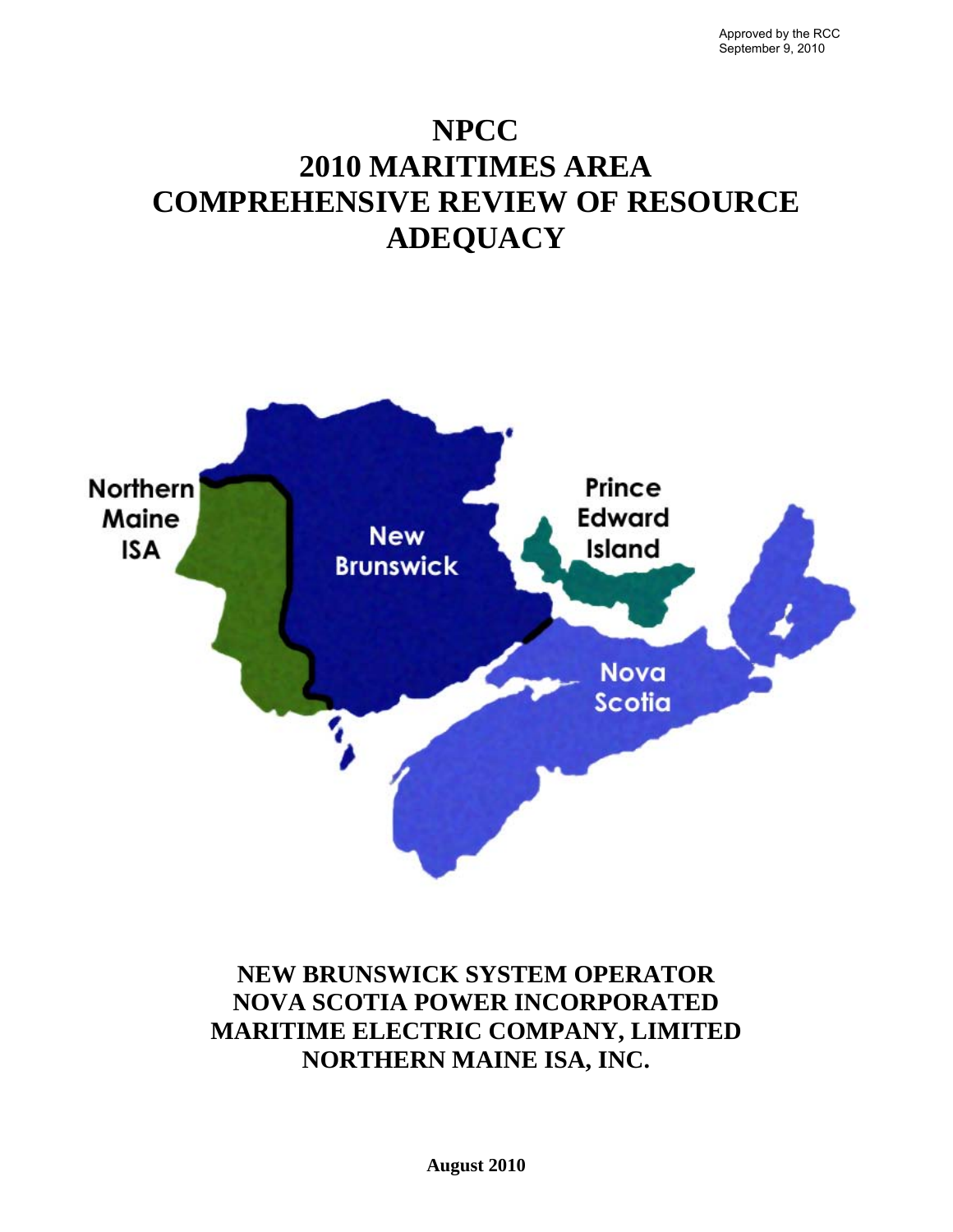This page intentionally left blank.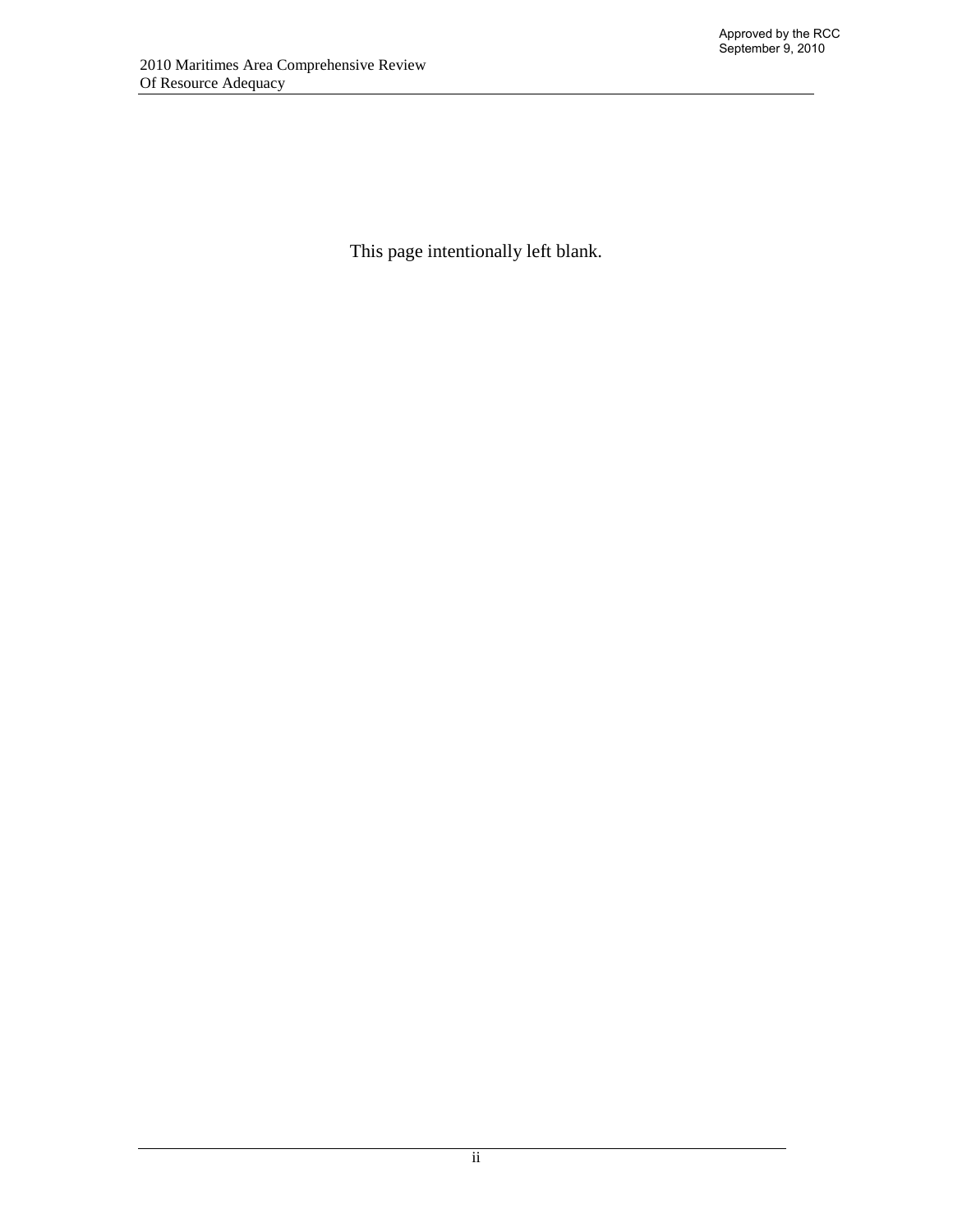#### **EXECUTIVE SUMMARY**

The 2010 Maritimes Area Comprehensive Review of Resource Adequacy, covering the period of January 2011 through December 2015, has been prepared to satisfy the compliance requirements as established by the Northeast Power Coordinating Council (NPCC). The guidelines for this review are specified in the *NPCC Regional Reliability Directory #1 Appendix D (Adopted: December 1, 2009)*. This review supplants the previous Comprehensive Review that was performed in 2007 and approved by the RCC on March 5, 2008.

Table 1 provides a summary of the Major Assumptions and Results of this review.

|                                                                                                    | <b>MAJOR ASSUMPTIONS</b>            |                                  |  |
|----------------------------------------------------------------------------------------------------|-------------------------------------|----------------------------------|--|
| <b>Load Forecast</b>                                                                               | All Jurisdictions<br>2010           |                                  |  |
| Load Shape (all years)                                                                             | 2006/07                             |                                  |  |
| <b>Resource Adequacy Criterion</b><br>Loss of Load Expectation less than or equal to 0.1 days/year |                                     |                                  |  |
| Maritimes Required Reserve                                                                         | 20% of peak firm load               |                                  |  |
| <b>Interconnection Benefits</b>                                                                    | None assumed for this analysis      |                                  |  |
|                                                                                                    | <b>RESULTS</b>                      |                                  |  |
| Year                                                                                               | <b>Expected Number of Firm Load</b> | <b>Interconnection</b>           |  |
|                                                                                                    | <b>Disconnections</b>               | <b>Support to meet Criterion</b> |  |
|                                                                                                    | Days/year                           | $(0.1$ Days/year)                |  |
|                                                                                                    |                                     | <b>MW</b>                        |  |
| 2011                                                                                               | 0.037                               |                                  |  |
| 2012                                                                                               | 0.002                               |                                  |  |
| 2013                                                                                               | 0.002                               |                                  |  |
| 2014                                                                                               | 0.003                               |                                  |  |
| 2015                                                                                               | 0.004                               |                                  |  |

#### **Table 1: Summary of Major Assumptions and Results**

The 2011 coincident peak forecast for the Maritimes Area is 5,445 MW, which is 264 MW below the 5,709 MW forecast in the 2007 review. This reduced load forecast reflects significant load decreases in mining, forestry and pulp and paper industries, slower customer load growth in reaction to higher charges for electricity, and government sponsored as well as rate payer and participant funded energy efficiency programs. The average annual demand growth over the 2011-15 study period of this review is -0.01%, which is lower than the 0.88% annual demand growth forecast in the 2007 review.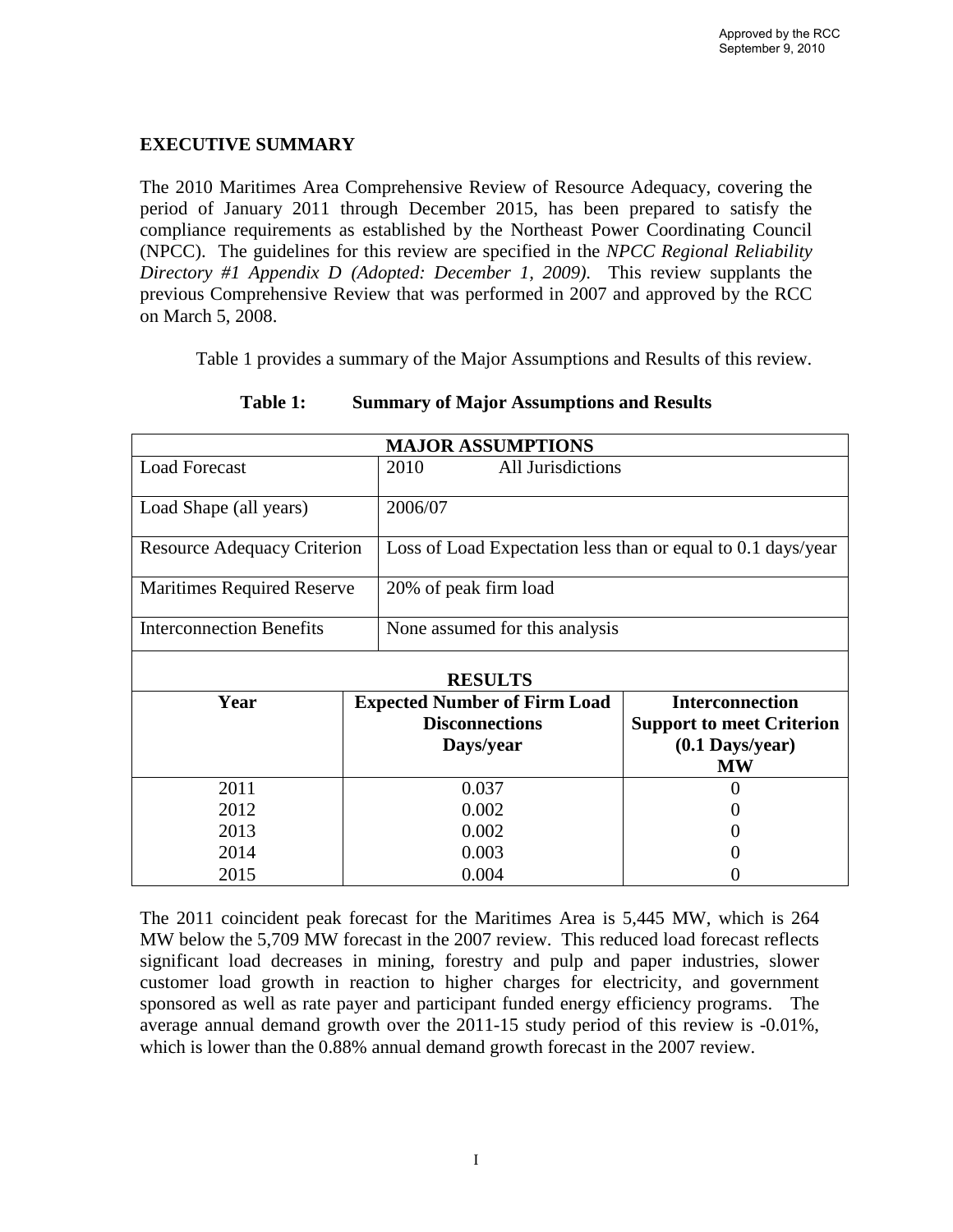The reserve criterion for the Maritimes Area is 20%, and adherence to this criterion is demonstrated to comply with the NPCC reliability criterion.

The NPCC reliability criterion of less than or equal to 0.1 days of firm load disconnections per year is not exceeded by the Maritimes Area for all years covered by this review, and varies between 0.002 to 0.037 days/yr for the base load forecast with load forecast uncertainty. The Maritimes Area is also shown to adhere to its own 20% reserve planning criterion in all years for the base load forecast, with reserve levels varying between 24% and 36%. For the high load forecast sensitivity, the Maritimes Area also adheres to its 20% reserve criterion for all years, varying between 24% and 34%.

The 2007 NPCC report *Review of Interconnection Assistance Reliability Benefits* confirmed that the Maritimes Area has a Maximum Tie Benefit Potential equal to its import capability. However, the Area does not require interconnection assistance to meet its 20% reserve criterion for all years of this study.

The projected return to service of the refurbished 660 MW Point Lepreau generating station in New Brunswick is March 31, 2011. A sensitivity analysis was performed to determine the impact of a one year delay of the return of the Point Lepreau generator. The 2012 reserve margin for the extended outage period drops from 36% to 23% but still meets the Area's 20% reserve capacity criterion.

An additional sensitivity was performed in which the credit for wind project capacity in the Maritimes Area was set to zero. The Maritimes Area exceeds its 20% reserve criterion in all years except 2011 (when the Point Lepreau generator is out of service) where its reserve margin is 19%, falling 73 MW short of the 20% criterion. This shortfall represents less than 5% of the import capability to the Area and demonstrates that the Maritimes Area is not overly reliant on wind capacity to meet its 20% reserve planning criterion.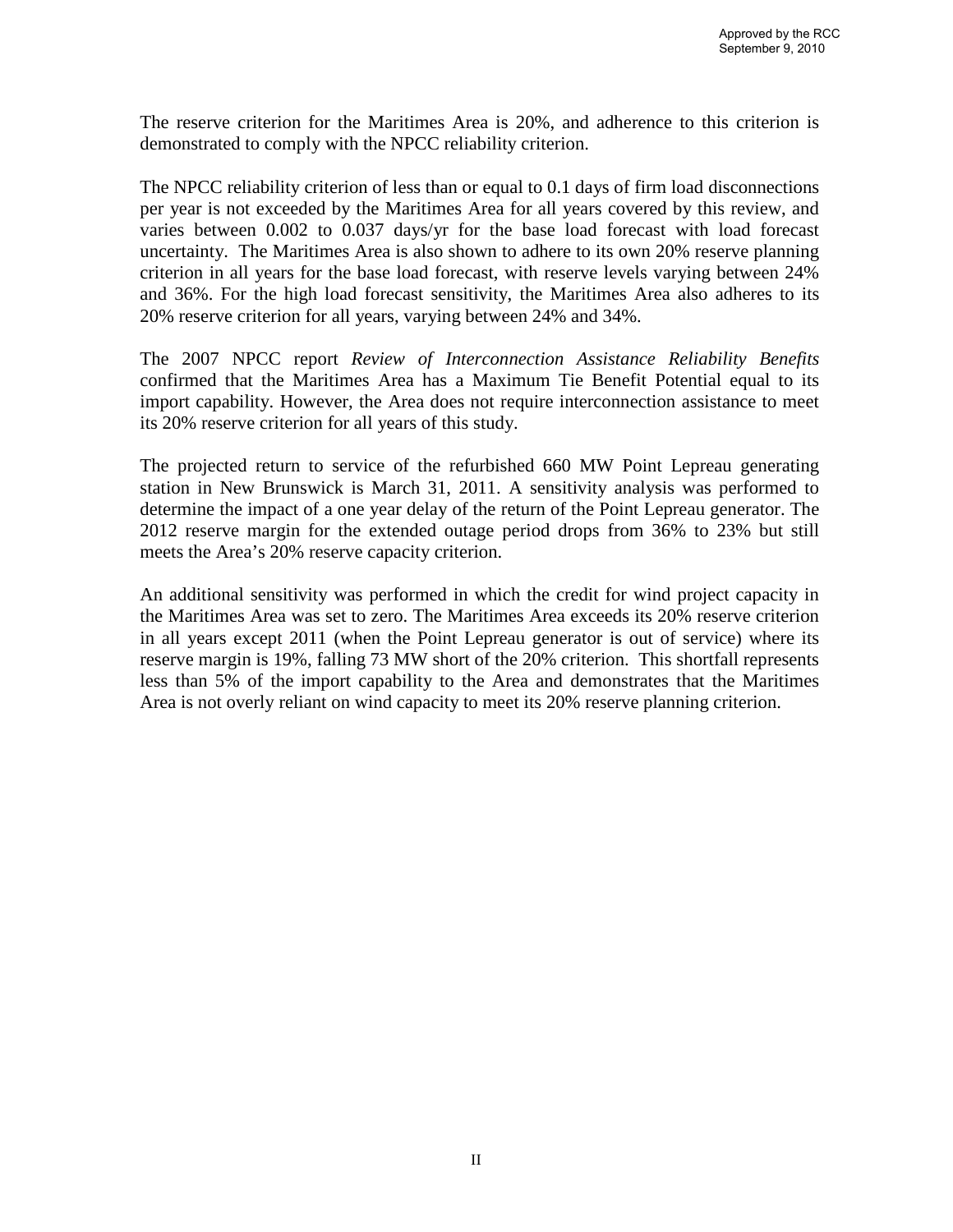## **TABLE OF CONTENTS**

| 1.0 |     |                                                                          |  |
|-----|-----|--------------------------------------------------------------------------|--|
| 2.0 |     |                                                                          |  |
|     |     |                                                                          |  |
|     |     |                                                                          |  |
|     |     |                                                                          |  |
|     | 2.4 |                                                                          |  |
|     |     |                                                                          |  |
|     |     |                                                                          |  |
| 3.0 |     |                                                                          |  |
|     |     |                                                                          |  |
|     |     | 3.2 Comparison of Planned and Required Reserve - High Load Growth 9      |  |
|     |     |                                                                          |  |
|     |     | 3.4 Comparison of Planned and Required Reserve - Point Lepreau Delay 11  |  |
|     |     |                                                                          |  |
| 4.0 |     |                                                                          |  |
|     |     |                                                                          |  |
|     |     |                                                                          |  |
|     |     | <b>DESCRIPTION OF RESOURCE RELIABILITY MODEL 15</b><br><b>APPENDIX A</b> |  |
|     |     | <b>DESCRIPTION OF RELIABILITY PROGRAM 25</b><br><b>APPENDIX B</b>        |  |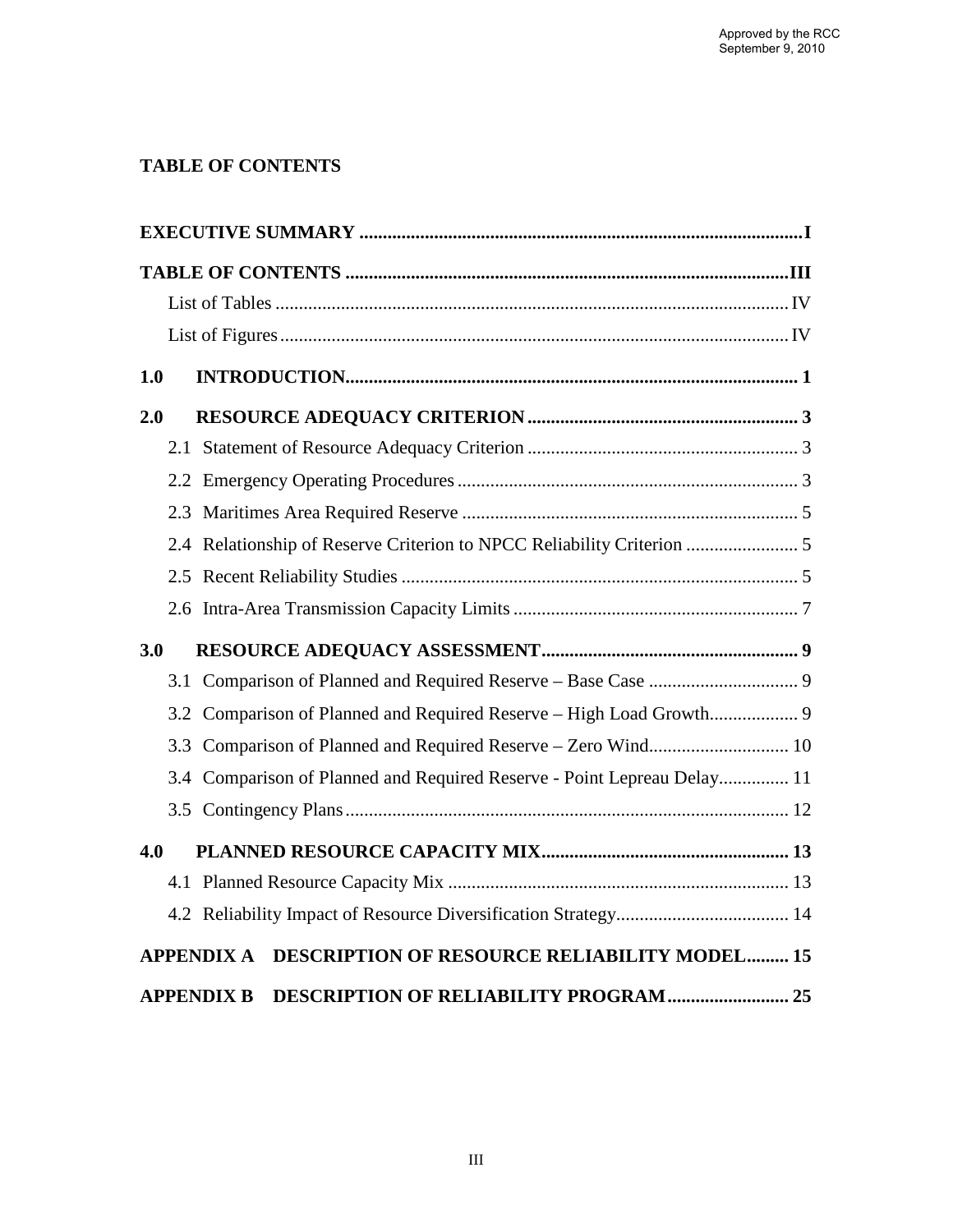## **List of Tables**

| Table 1: |                                                                      |
|----------|----------------------------------------------------------------------|
| Table 2: |                                                                      |
| Table 3: | Expected Number Of Firm Load Disconnections – Base Case With Load    |
|          |                                                                      |
| Table 4: | Comparison Of Planned And Required Reserve - Base Load Forecast 9    |
| Table 5: | Comparison Of Planned And Required Reserve - High Load Growth 10     |
| Table 6: |                                                                      |
| Table 7  | Comparison Of Planned And Required Reserve – Point Lepreau Delay  11 |
|          |                                                                      |
|          | Table $\Delta$ - 1: Maritimes Area Load Forecast<br>16               |

## **List of Figures**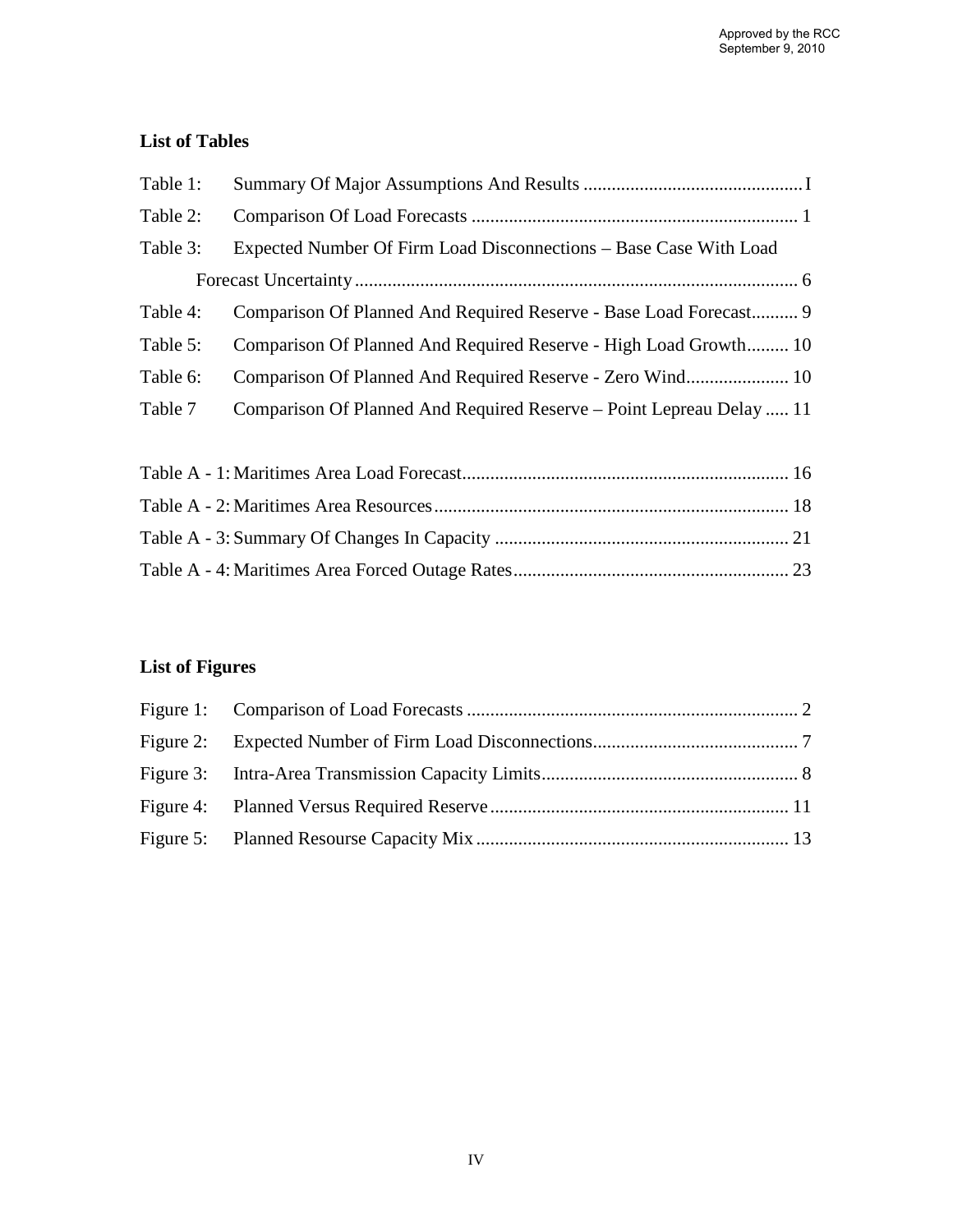#### **1.0 INTRODUCTION**

The 2010 Maritimes Area Comprehensive Review of Resource Adequacy, covering the period of January 2011 through December 2015, has been prepared to satisfy the compliance requirements as established by the Northeast Power Coordinating Council (NPCC). The guidelines for this review are specified in *NPCC Directory #1 Appendix D, Guidelines for Area Review of Resource Adequacy (Adopted: December 1, 2009*). This review supplants the previous Comprehensive Review that was performed in 2007 and approved by the RCC on March 5, 2008.

The Maritimes Area is a winter peaking area with separate markets and regulators in New Brunswick, Nova Scotia, Prince Edward Island (PEI), and Northern Maine. The New Brunswick System Operator (NBSO) is the Reliability Coordinator for the Maritimes Area.

Table 2 and Figure 1 provide a comparison of the load forecasts in the 2010 and 2007 reviews. The coincident peak forecast for 2011 is 5,445 MW, which is 264 MW below the 5,709 MW forecast in the 2007 Comprehensive Review. This reduced load forecast reflects significant load decreases in mining, forestry and pulp and paper industries, slower customer load growth in reaction to higher charges for electricity, and government sponsored as well as rate payer and participant funded energy efficiency programs. The average annual growth in demand over the study period of this review is -0.01%, which is lower than the 0.88% annual demand growth forecast in the 2007 review.

A capacity reserve criterion for the Maritimes Area is described in 2.3 and adherence to this criterion is demonstrated in 3.1 for both base case and high load forecasts. Further, this reserve capacity criterion is shown to comply with the NPCC reliability criterion in 2.4.

| <b>Winter Peak</b>      | 2010          | 2007          |
|-------------------------|---------------|---------------|
| (Month of               | <b>Review</b> | <b>Review</b> |
| January)                | <b>MW</b>     | <b>MW</b>     |
| 2011                    | 5,445         | 5,709         |
| 2012                    | 5,410         | 5,722         |
| 2013                    | 5,417         | N/A           |
| 2014                    | 5,425         | N/A           |
| 2015                    | 5,444         | N/A           |
| <b>Five Year Period</b> | $2011 - 2015$ | $2008 - 2012$ |
| <b>Annual Average</b>   | $-0.01%$      | 0.88%         |
| <b>Growth Rate</b>      |               |               |

#### **Table 2: Comparison of Load Forecasts**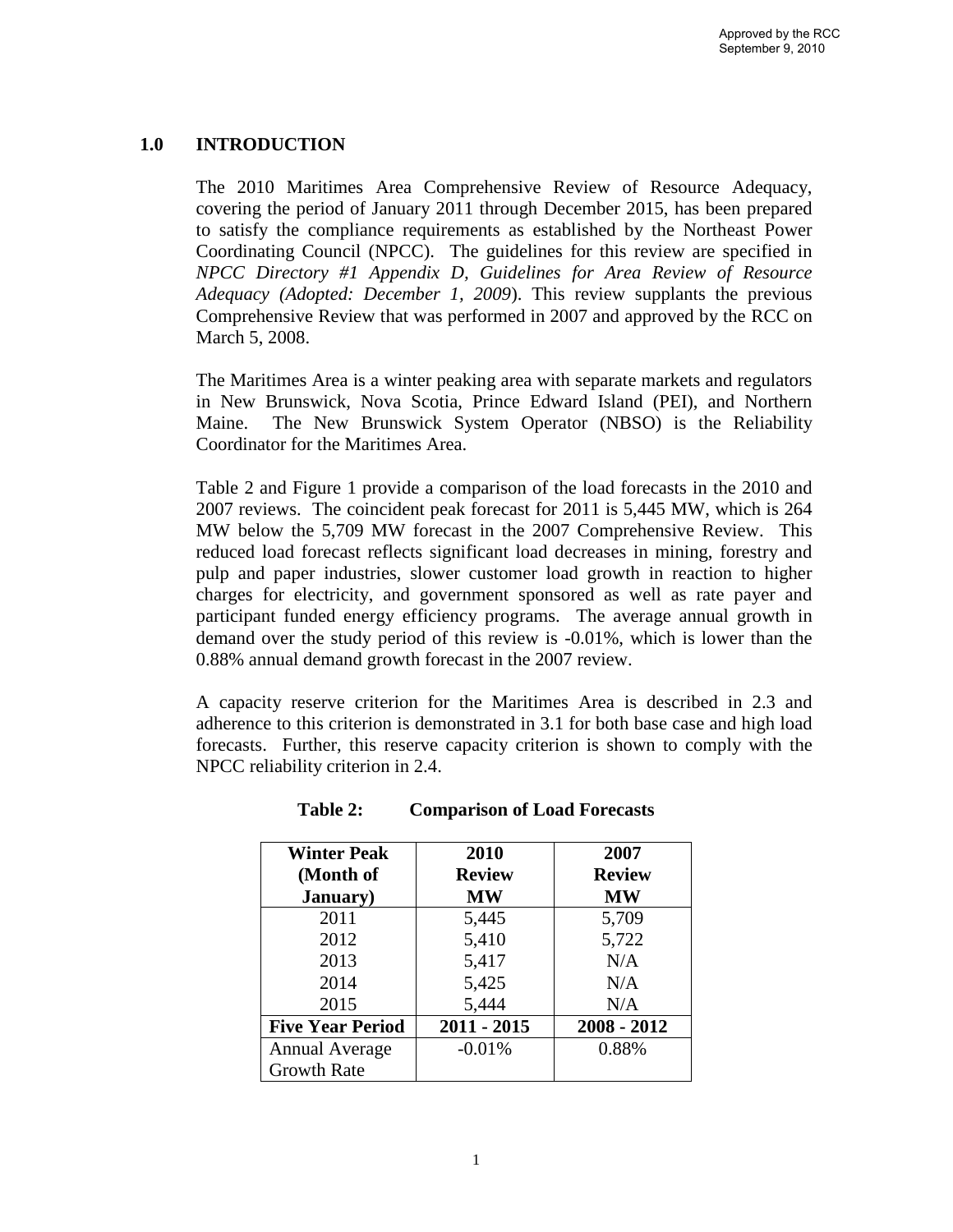

## **Figure 1: Comparison of Load Forecasts**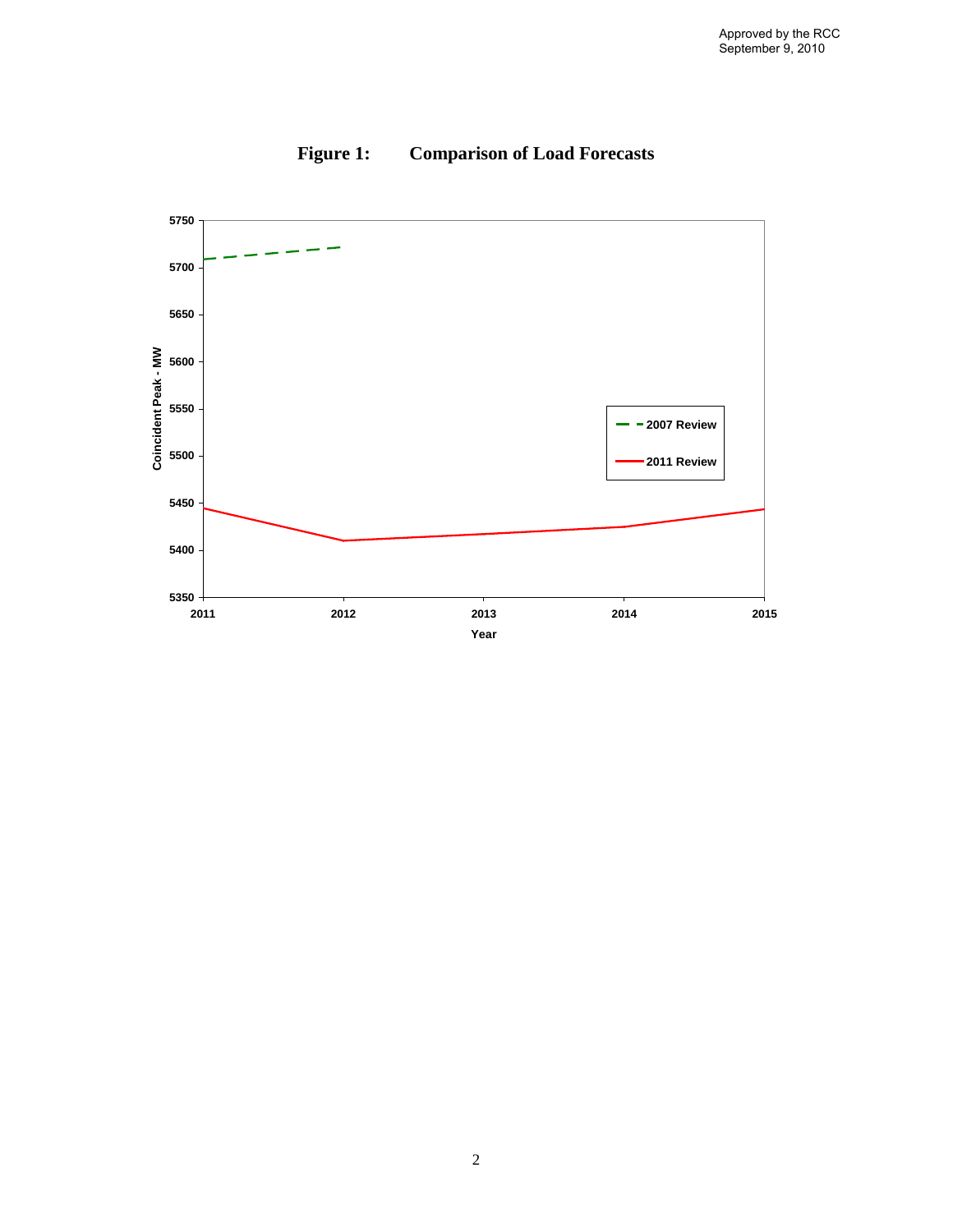#### **2.0 RESOURCE ADEQUACY CRITERION**

#### **2.1 Statement of Resource Adequacy Criterion**

For planning purposes, New Brunswick, Nova Scotia, and PEI individually apply a capacity based criterion in determining their required reserves. Northern Maine does not apply a capacity based criterion beyond the NPCC reliability criterion.

New Brunswick and Nova Scotia each plans for a reserve equal to the largest generator or 20% of the firm load. PEI plans for a reserve equal to 15% of its firm load. As a simplification, this review applies the 20% reserve criterion to the Maritimes Area as a whole because of the relatively small sizes of PEI and Northern Maine to the combined jurisdictions of New Brunswick and Nova Scotia. Thermal and hydro generators are considered available at the Demonstrated Maximum Net Capability (DMNC) in the determination of the reserve margin.

The NPCC Generation Reliability criterion (from *NPCC Directory #1 Appendix D, Guidelines for Area Review of Resource Adequacy (Adopted: December 1, 2009*) states:

> The probability (or risk) of disconnecting **firm load** due to resource deficiencies shall be, on average, not more than one day in ten years as determined by studies conducted for each Resource Planning and Planning Coordinator Area. Compliance with this criterion shall be evaluated probabilistically, such that the loss of **load** expectation (LOLE) of disconnecting **firm load** due to resource deficiencies shall be, on average, no more than 0.1 day per year. This evaluation shall make due allowance for demand uncertainty, scheduled outages and deratings, forced outages and deratings, assistance over interconnections with neighboring Planning Coordinator Areas, transmission transfer capabilities, and capacity and/or **load** relief from available operating procedures.

#### **2.2 Emergency Operating Procedures**

Although this document presents a review of resource adequacy for the interconnected Maritimes Area, each separate system remains under the exclusive control of its System Operator for purposes of economic dispatch. For reliability purposes, however, reserve sharing agreements do exist and the systems operate as an Area in accordance with NPCC criteria and guidelines.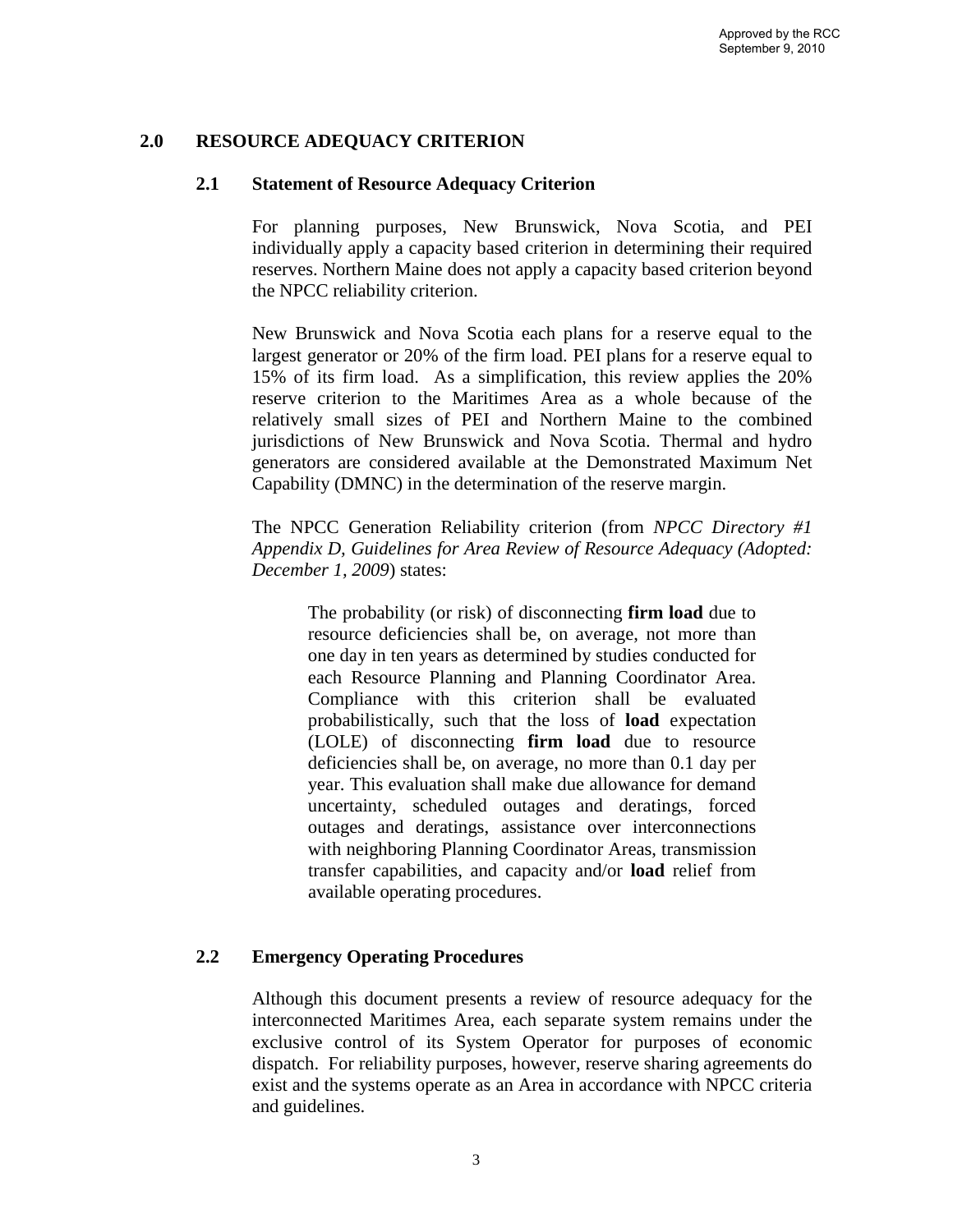The particular actions taken by the Energy Coordinator/Dispatcher when faced with a developing or sudden capacity shortage are based upon the assessment of which of a number of possible actions are best suited to the prevailing system conditions. The actions initiated are based upon previous experience in dealing with similar situations and, if the situation permits, usually after consultation with other System Operations personnel similarly experienced in this regard. In practice, the corrective actions that are taken are one or more of the following Emergency Operation Procedures (EOP):

- 1. Synchronize and load all available hydro generators.
- 2. Bring on-line generators up to their DMNC.
- 3. Cancel economy and other external interruptible sales.
- 4. Begin start-up procedures for "cold-standby" thermal generators.
- 5. Synchronize and load combustion turbines.
- 6. Purchase capacity from Hydro-Québec.
- 7. Purchase capacity from New England.
- 8. Cut interruptible sales to industrial customers.
- 9. Maximize MVAR support (capacitor banks, synchronous condensers) if capacity shortage is causing a low voltage condition in a particular area.
- 10. Implement a 5% voltage reduction at selected substations within Nova Scotia (1-5 MW)
- 11. Load up thermal generators to emergency ratings. (40 MW)
- 12. Appeal to the public for voluntary customer load reduction.
- 13. Disconnect customer loads as necessary to correct either a local or widespread problem.

Some or all of the above steps may be used in varying sequence to meet a capacity shortage depending on the generation pattern in effect at the time and whether or not the shortage results in localized internal system problems.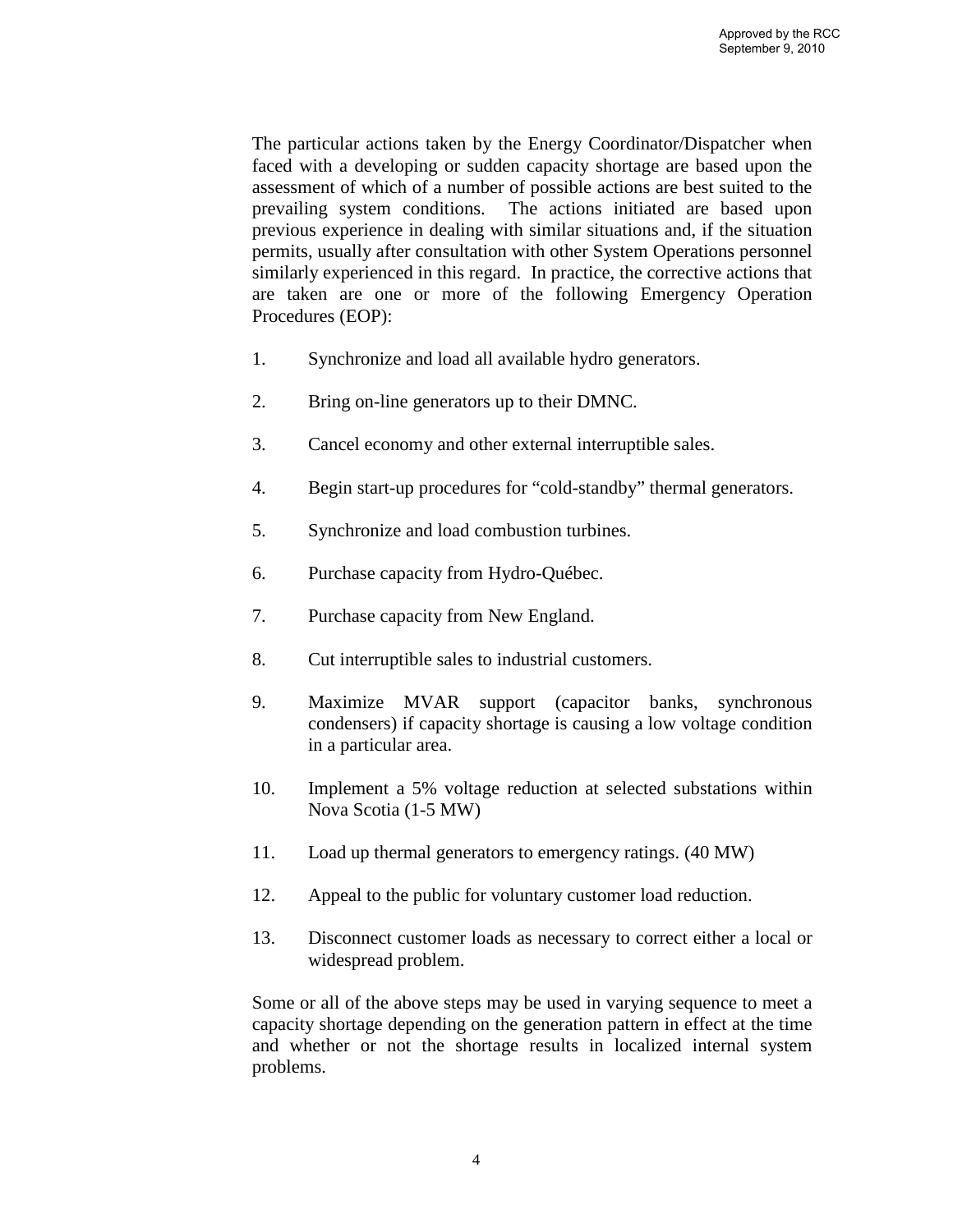Although steps 10 through 12 are valid, the level of assistance available from these procedures is not modeled in this study.

#### **2.3 Maritimes Area Required Reserve**

The Area employs a reserve criterion of 20% of firm load with the understanding that the interconnection assistance is potentially available if required. The required installed reserve is shown in Section 3.1.

#### **2.4 Relationship of Reserve Criterion to NPCC Reliability Criterion**

In order to relate the Maritimes Area reserve criterion to the NPCC resource adequacy criterion as stated in Section 2.1, it is necessary to evaluate the system LOLE with the area's firm load scaled so that the reserve is equal to 20%. The evaluation shows that for the Maritimes Area, isolated from all other systems, a reserve of 20% corresponds to an expected number of firm load disconnections of approximately 0.147 days/year. The NPCC criterion of 0.1 days/year expected number of customer disconnections as stated in Section 2.1 allows for the inclusion of the effects of interconnections.

When the Maritimes Area has a reserve of 20% with the interruptible load removed, approximately 70 MW of interconnection assistance is required to meet the NPCC criterion. This represents less than 5% of the normal import capabilities with Quebec (1000 MW) and New England (550 MW) [\\*](#page-10-0) . The 2007 NPCC report *Review of Interconnection Assistance Reliability Benefits* confirmed that the Maritimes Area has a Maximum Tie Benefit Potential equal to its import capability.

The preceding leads to the conclusion that the reserve criterion of the Maritimes Area meets the NPCC Resource Adequacy Criterion with minimal interconnection assistance.

#### **2.5 Recent Reliability Studies**

System Operators in New Brunswick, Nova Scotia, PEI, and Northern Maine individually conduct internal reviews of their capacity requirements by comparison of generation sources with forecast loads according to the reserve criterion described previously.

<span id="page-10-0"></span> <sup>\*</sup> The 550 MW import capability from New England into New Brunswick is conditionally firm depending on the status of generators in Maine. The unconditional firm import capability from New England to New Brunswick is 300 MW.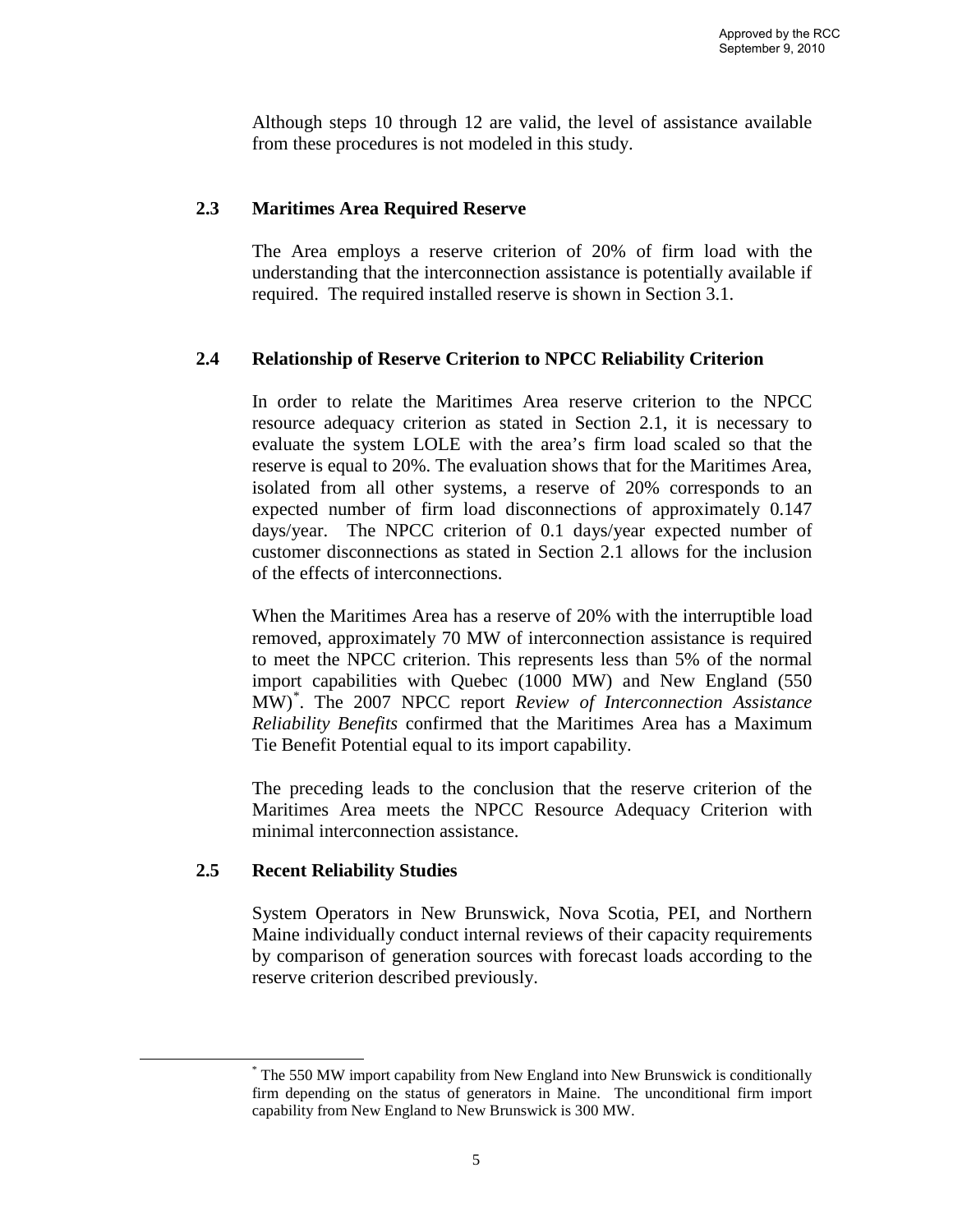The results presented in this review are based upon an evaluation conducted during the third quarter of 2010 for the period 2011 through 2015.

To determine load forecast uncertainty (LFU) an analysis of the historical load forecast of the Maritimes Area utilities has shown that the standard deviation of the load forecast errors is approximately 4.6% based upon the four year lead time required to add new resources. To incorporate LFU, two additional load models were created from the base load forecast by increasing it by 4.6 and 9.2 percent respectively. The reliability analysis was repeated for these two load models.

It is assumed that the forecast error is approximately normally distributed around the forecast value, and that the contribution to system LOLE is negligible when loads are less than the forecast value by more than ½ standard deviation. This results in weighting factors of 0.383, 0.242, and 0.067 for the three results obtained using the base, 4.6 percent increased, and 9.2 percent increased load models respectively.

The results of the LFU evaluation as indicated in Table 3 and Figure 2 demonstrate that the Maritimes Area system meets the NPCC criterion of 0.1 days/year without interconnection assistance for all years of the 2011- 15 study period.

#### **Table 3: Expected Number of Firm Load Disconnections – Base Case with Load Forecast Uncertainty**

| Calendar<br>Year | <b>Expected Number</b><br>Оf<br><b>Firm Load Disconnections</b><br>days/year | <b>Interconnection</b><br><b>Support to meet Criterion</b><br>$(0.1$ days/year)<br><b>MW</b> |
|------------------|------------------------------------------------------------------------------|----------------------------------------------------------------------------------------------|
| 2011             | 0.037                                                                        |                                                                                              |
| 2012             | 0.002                                                                        |                                                                                              |
| 2013             | 0.002                                                                        |                                                                                              |
| 2014             | 0.003                                                                        |                                                                                              |
| 2015             | 0.004                                                                        |                                                                                              |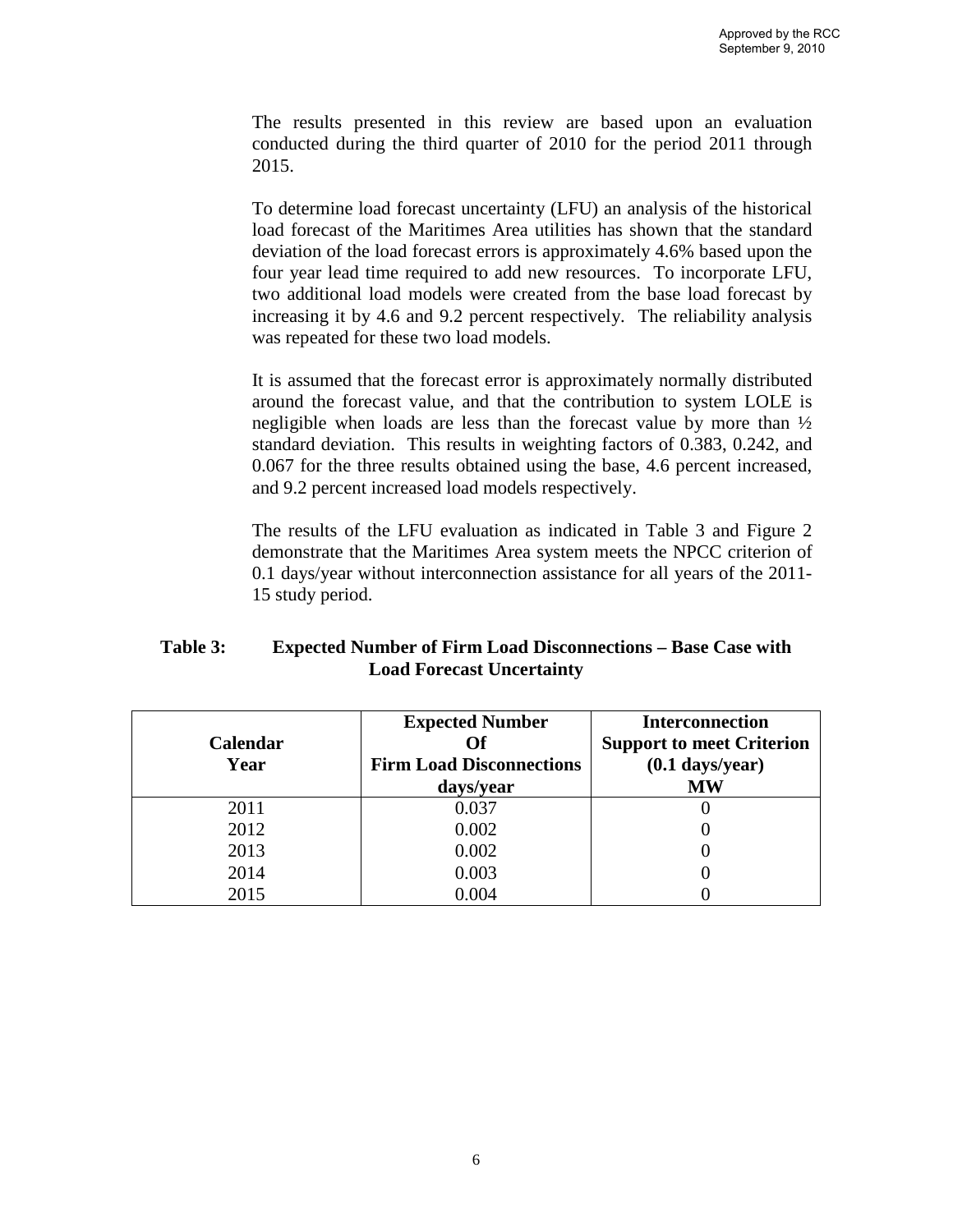

#### **Figure 2: Expected Number of Firm Load Disconnections**

#### **2.6 Intra-Area Transmission Capacity Limits**

Within the Maritimes Area, the areas of Nova Scotia, PEI, and Northern Maine are each connected only to New Brunswick as per Figure 3. A transmission congestion issue of consequence to the LOLE results occurs for only one of these three interconnections, the tie between New Brunswick and Nova Scotia.

Transmission capacity limits between Northern Maine and New Brunswick were not modeled for this analysis. These normal limits are a result of parallel operation of four lines (2 - 138 kV, 2 - 69 kV) that Northern Maine keeps below thermal ratings to ensure that the trip of one of these lines doesn't overload the others. Should one or more contingencies occur in Northern Maine, the lines can be switched from parallel to radial mode. This effectively allows for a high enough transfer limit from New Brunswick to meet the peak load in Northern Maine.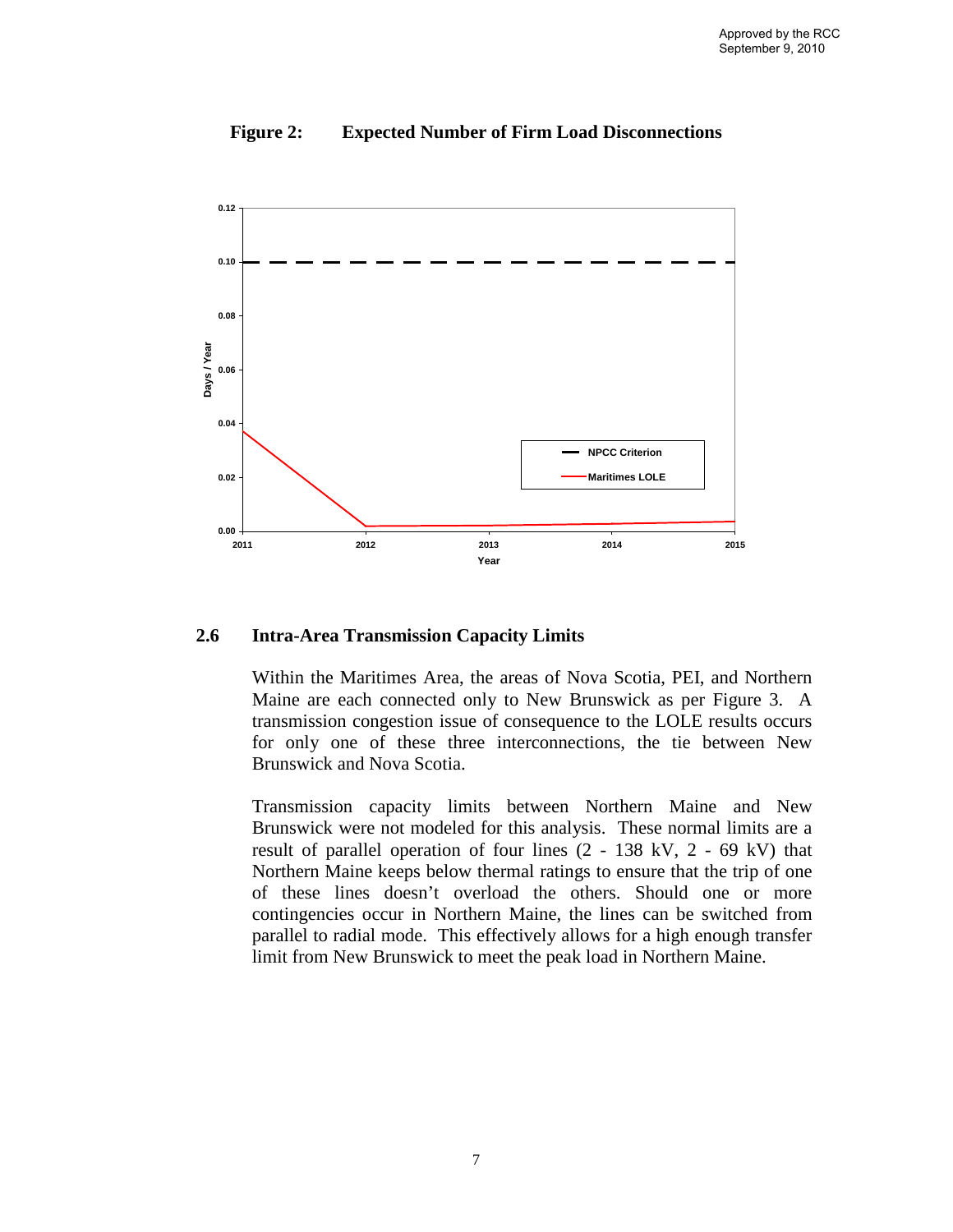

**Figure 3: Intra-Area Transmission Capacity Limits**

\*\* The 550 MW import capability from New England into New Brunswick is conditionally firm depending on the status of generators in Maine. The unconditional firm import capability from New England to New Brunswick is 300 MW.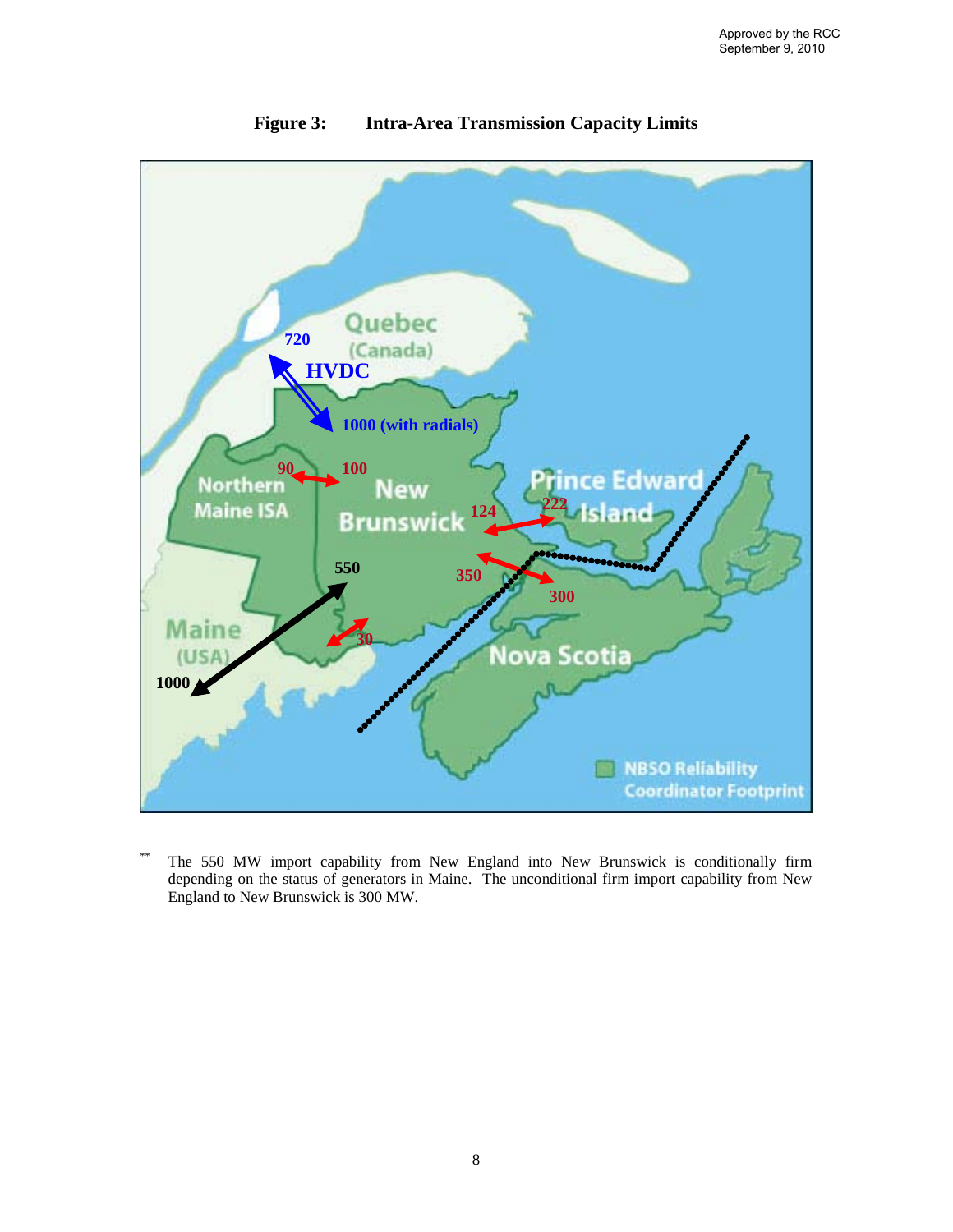#### **3.0 RESOURCE ADEQUACY ASSESSMENT**

#### **3.1 Comparison of Planned and Required Reserve – Base Case**

In the comparison of the planned and required reserve, the following definitions apply. The required reserve of 20% is the reserve criterion of the Maritimes Area. The planned reserve is the actual reserve that will occur for the load forecast and resource plan used in this study.

Table 4 and Figure 4 represent the results of the reserve comparison for the base load forecast. In each year of the analysis, the planned reserve is greater than the required reserve.

#### **Table 4: Comparison of Planned and Required Reserve - Base Load Forecast**

| <b>Month</b>   | <b>Installed</b> | <b>Forecast</b>   | Interruptible | <b>Planned</b> |               | <b>Required</b> |                |
|----------------|------------------|-------------------|---------------|----------------|---------------|-----------------|----------------|
| <b>Of</b>      | Capacity         | <b>Coincident</b> | Load          | <b>Reserve</b> |               |                 | <b>Reserve</b> |
| <b>January</b> | <b>MW</b>        | Peak              | <b>MW</b>     | <b>MW</b>      | $\frac{0}{0}$ | <b>MW</b>       | $\frac{6}{6}$  |
|                |                  | <b>MW</b>         |               |                |               |                 |                |
| 2011           | 6,289            | 5,445             | 378           | 1,222          | 24%           | 1,013           | 20%            |
| 2012           | 6,861            | 5,410             | 377           | 1,828          | 36%           | 1,007           | 20%            |
| 2013           | 6,861            | 5,417             | 370           | 1,814          | 36%           | 1,009           | 20%            |
| 2014           | 6,861            | 5,425             | 362           | 1,798          | 36%           | 1,013           | 20%            |
| 2015           | 6,901            | 5,444             | 354           | 1,811          | 36%           | 1,018           | 20%            |

#### **3.2 Comparison of Planned and Required Reserve – High Load Growth**

Table 5 and Figure 4 illustrate the changes in planned and required reserve if the annual growth rate is 1% higher than forecast (i.e. 0.99% per year versus -0.01% per year). The results show that the resource plan of the Maritimes Area is sufficient to maintain a reserve of 20% or greater for all years of the study period.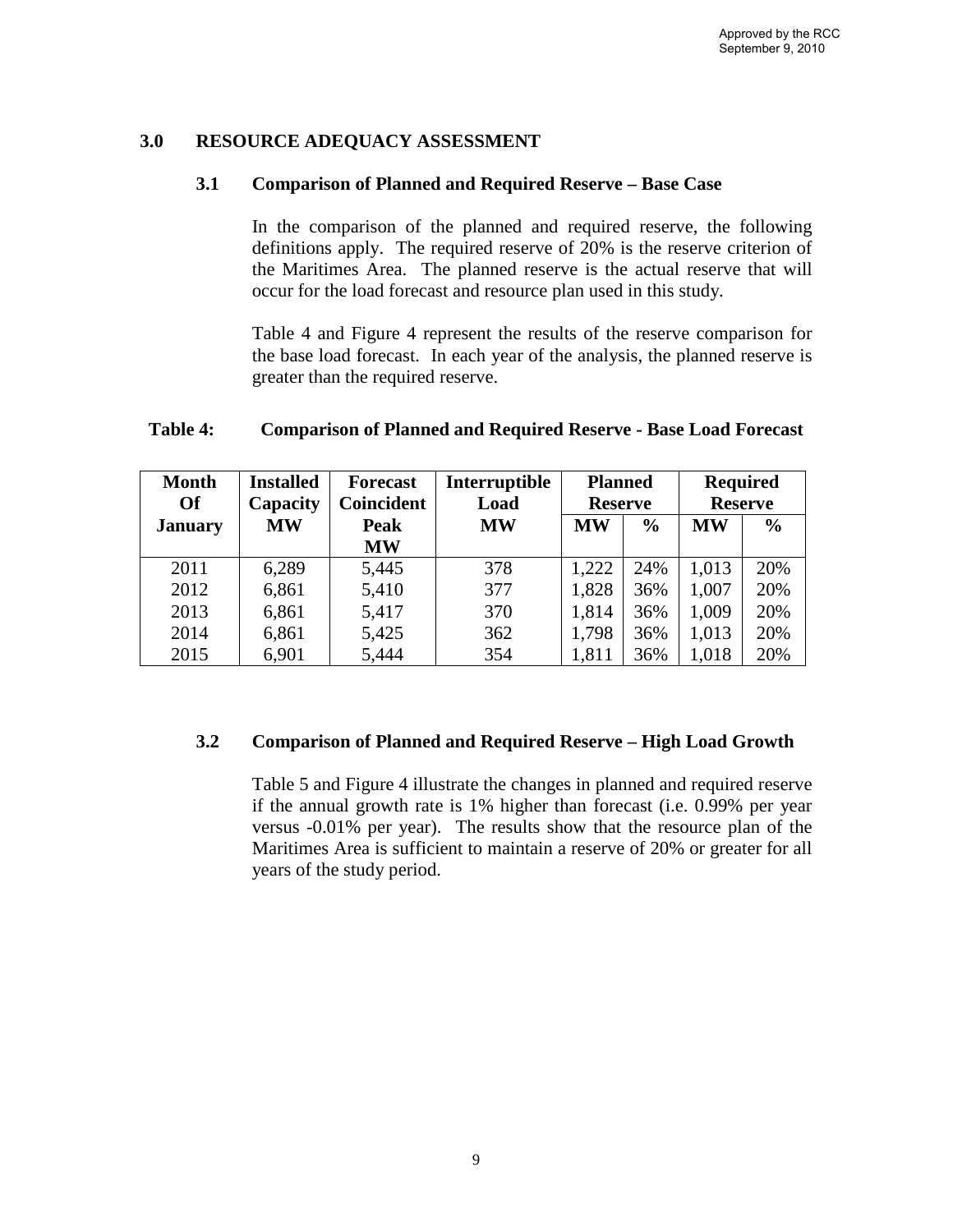| <b>Month</b><br><b>Of</b> | <b>Installed</b><br>Capacity | <b>Forecast</b><br><b>Coincident</b> | Interruptible<br>Load | <b>Planned</b><br><b>Reserve</b> |               | <b>Required</b><br><b>Reserve</b> |               |
|---------------------------|------------------------------|--------------------------------------|-----------------------|----------------------------------|---------------|-----------------------------------|---------------|
| <b>January</b>            | <b>MW</b>                    | Peak<br><b>MW</b>                    | <b>MW</b>             | <b>MW</b>                        | $\frac{6}{6}$ | <b>MW</b>                         | $\frac{6}{6}$ |
| 2011                      | 6,289                        | 5,445                                | 378                   | 1,222                            | 24%           | 1,013                             | 20%           |
| 2012                      | 6,861                        | 5,499                                | 377                   | 1,739                            | 34%           | 1,024                             | 20%           |
| 2013                      | 6,861                        | 5,554                                | 370                   | 1,677                            | 32%           | 1,036                             | 20%           |
| 2014                      | 6,861                        | 5,609                                | 362                   | 1,614                            | 31%           | 1,049                             | 20%           |
| 2015                      | 6,901                        | 5,665                                | 357                   | 1,590                            | 30%           | 1,061                             | 20%           |

#### **Table 5: Comparison of Planned and Required Reserve - High Load Growth**

#### **3.3 Comparison of Planned and Required Reserve – Zero Wind**

To determine the impact of wind capacity in allowing the Maritimes Area to achieve its required reserve, a sensitivity analysis was performed with the wind capacity on the system given a zero capacity credit. Table 6 and Figure 4 illustrate the planned and required reserve for the zero wind capacity credit scenario. The results show that Maritimes Area exceeds its 20% reserve criterion in all years except 2011 where its reserve margin is 19%, 73 MW short of the 20% criterion. This shortfall represents less than 5% of the Maritimes Area total tie benefits capability. The conclusion from this sensitivity is that the Maritimes Area is not overly reliant on wind capacity to achieve its 20% reserve criterion.

**Table 6: Comparison of Planned and Required Reserve - Zero Wind** 

| <b>Month</b><br><b>Of</b> | <b>Installed</b><br><b>Capacity</b> | <b>Forecast</b><br><b>Coincident</b> | <b>Interruptible</b><br>Load | <b>Planned</b><br><b>Reserve</b> |               | <b>Required</b><br><b>Reserve</b> |               |
|---------------------------|-------------------------------------|--------------------------------------|------------------------------|----------------------------------|---------------|-----------------------------------|---------------|
| <b>January</b>            | <b>MW</b>                           | Peak<br><b>MW</b>                    | <b>MW</b>                    | <b>MW</b>                        | $\frac{6}{6}$ | <b>MW</b>                         | $\frac{0}{0}$ |
| 2011                      | 6,007                               | 5,445                                | 378                          | 940                              | 19%           | 1,013                             | 20%           |
| 2012                      | 6,570                               | 5,410                                | 377                          | 1,537                            | 31%           | 1,007                             | 20%           |
| 2013                      | 6,570                               | 5,417                                | 370                          | 1,523                            | 30%           | 1,009                             | 20%           |
| 2014                      | 6,570                               | 5,425                                | 362                          | 1,507                            | 30%           | 1,013                             | 20%           |
| 2015                      | 6,570                               | 5,444                                | 354                          | 1,480                            | 29%           | 1,018                             | 20%           |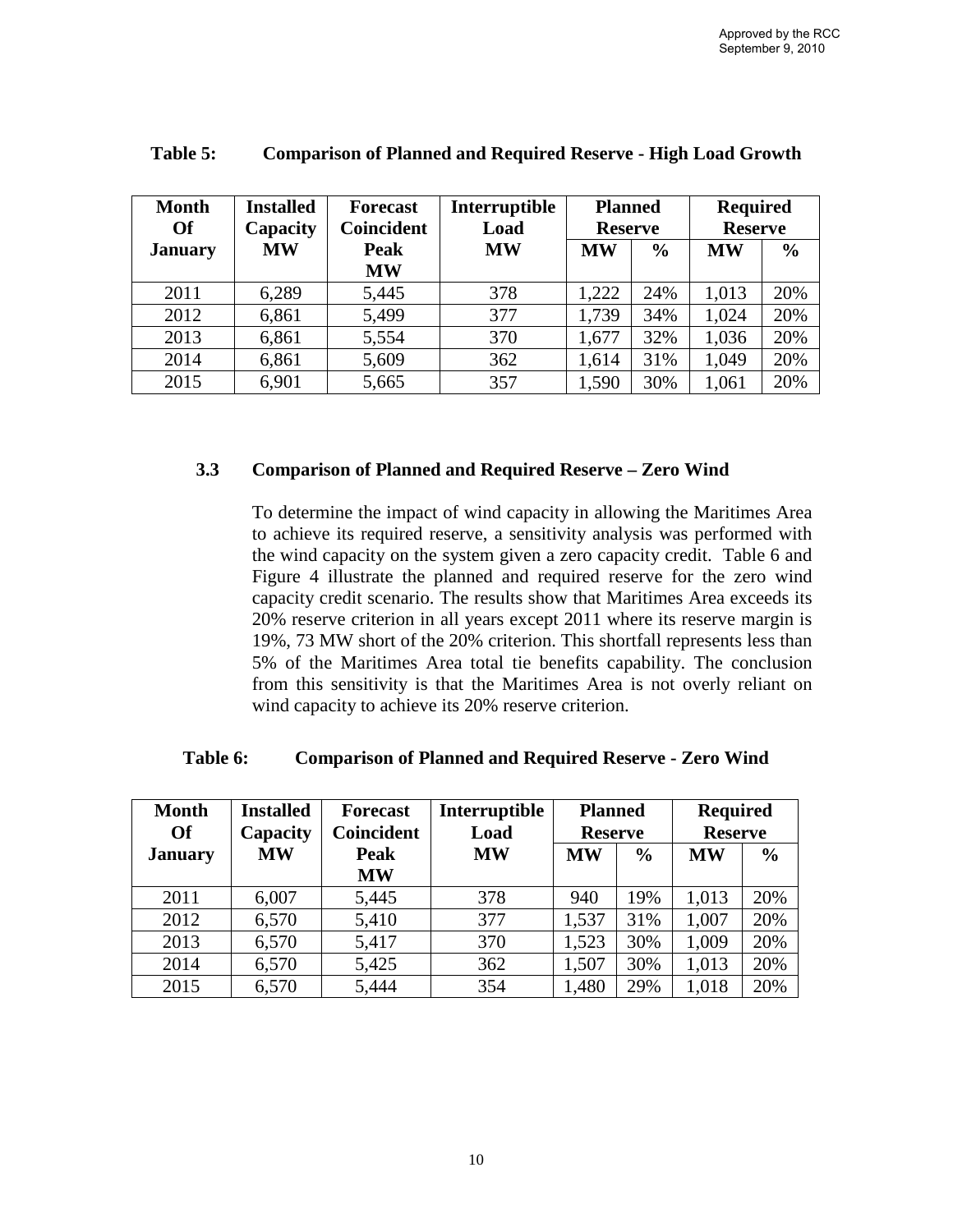

**Figure 4: Planned Versus Required Reserve**

#### **3.4 Comparison of Planned and Required Reserve - Point Lepreau Delay**

The estimated time for the return to service of the refurbished Point Lepreau generating station in New Brunswick is March 31, 2011. Cases were run to determine the impact of a one year delay of the return of the Point Lepreau generator. The results are shown in Table 7. The 2012 reserve margin drops from 36% to 23% yet still meets the Area's 20% reserve capacity criterion.

#### **Table 7: Comparison of Planned and Required Reserve – Point Lepreau Delay**

| <b>Month</b><br><b>Of</b> | <b>Installed</b><br>Capacity | <b>Forecast</b><br><b>Coincident</b> | Interruptible<br>Load | <b>Planned</b><br><b>Reserve</b> |               | <b>Required</b><br><b>Reserve</b> |               |
|---------------------------|------------------------------|--------------------------------------|-----------------------|----------------------------------|---------------|-----------------------------------|---------------|
| <b>January</b>            | <b>MW</b>                    | Peak<br><b>MW</b>                    | <b>MW</b>             | <b>MW</b>                        | $\frac{6}{6}$ | <b>MW</b>                         | $\frac{0}{0}$ |
| 2011                      | 6,289                        | 5,445                                | 378                   | 1,222                            | 24%           | 1,013                             | 20%           |
| 2012                      | 6,201                        | 5,410                                | 377                   | 1,168                            | 23%           | 1,007                             | 20%           |
| 2013                      | 6,861                        | 5,417                                | 370                   | 1,814                            | 36%           | 1,009                             | 20%           |
| 2014                      | 6,861                        | 5,425                                | 362                   | 1,798                            | 36%           | 1,013                             | 20%           |
| 2015                      | 6,901                        | 5,444                                | 354                   | 1,811                            | 36%           | 1,018                             | 20%           |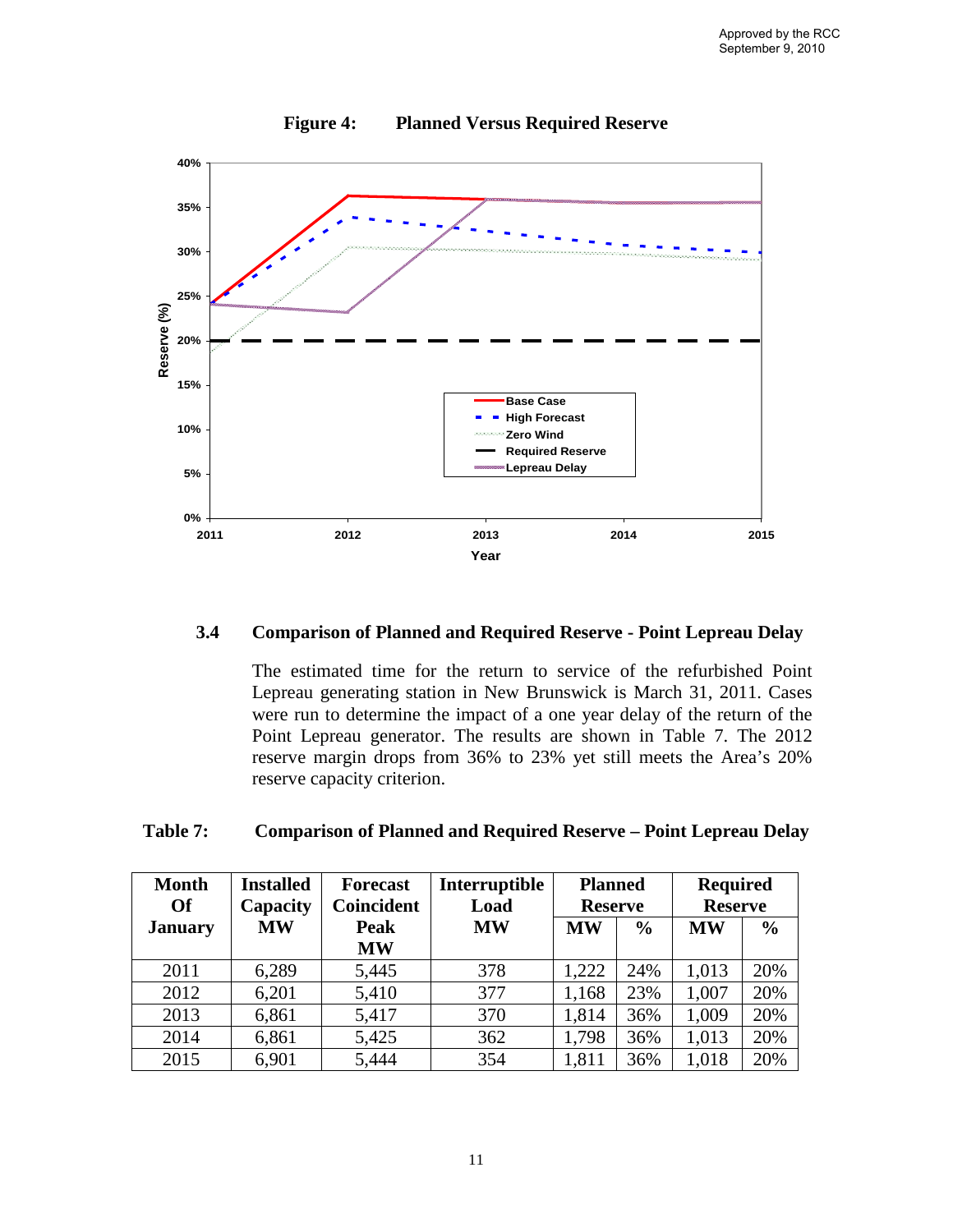#### **3.5 Contingency Plans**

The Maritimes Area utilities' forecast high and low load growth scenarios, and their impact on the generation dispatch is continually being evaluated to address load and resource uncertainties. In the event of a higher than expected growth in load, a number of options would be considered. These options include the purchases of capacity and/or energy, the advancement of base load generation additions, and the installation of combustion turbines.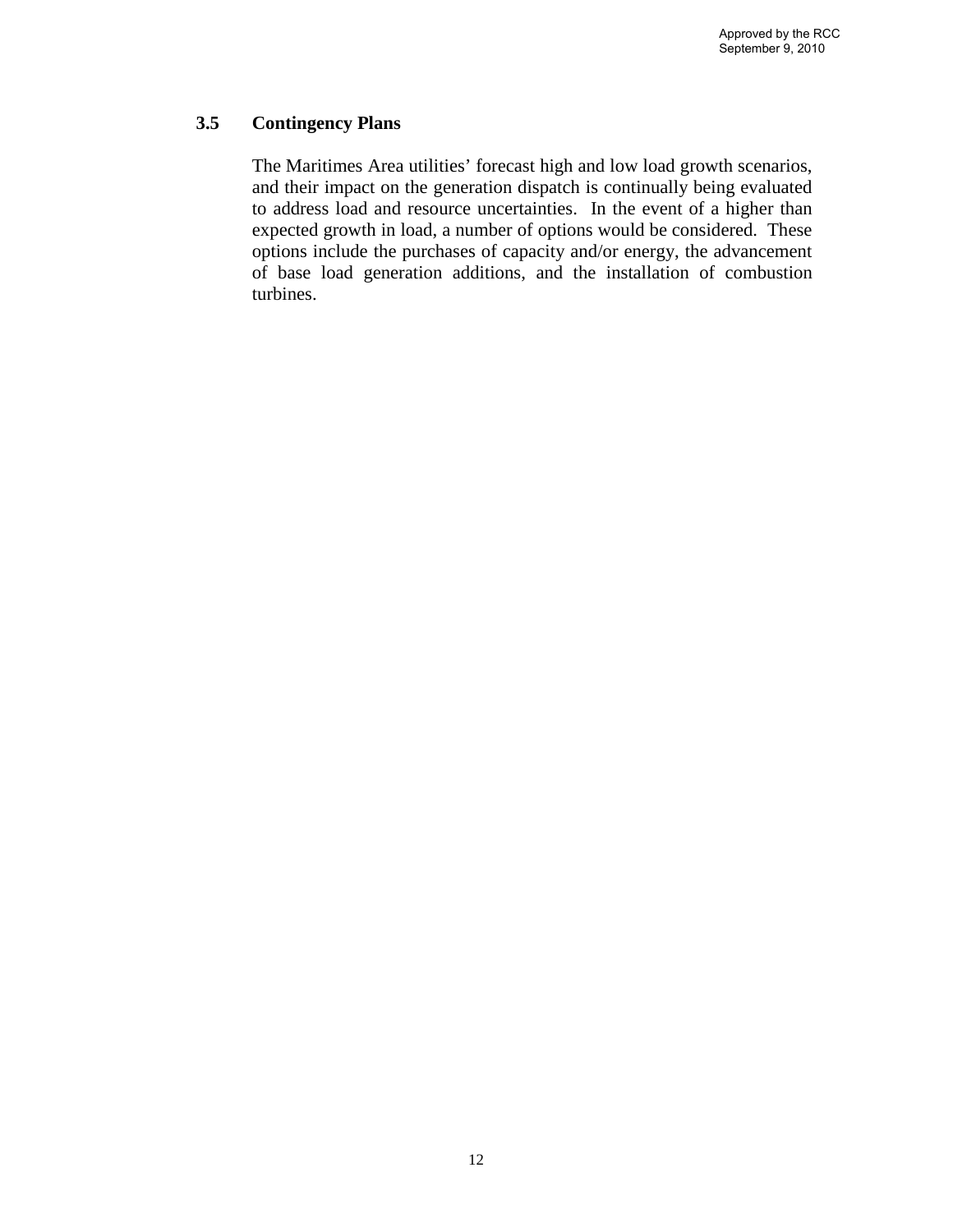#### **4.0 PLANNED RESOURCE CAPACITY MIX**

#### **4.1 Planned Resource Capacity Mix**

Table 8 and Figure 5 illustrate the planned resource capacity mix for the Maritimes Area. Appendix A, Section 1.2, Table A-2 presents a detailed list of all capacity resources for the Maritimes Area.

| Table 8: | <b>Planned Resource Capacity Mix</b> |
|----------|--------------------------------------|
|----------|--------------------------------------|

| <b>Month</b>   | Hydro         | <b>Nuclear</b> | Coal          | Oil           | Gas           | Oil /Gas      | <b>Biomass</b> | Wind          |
|----------------|---------------|----------------|---------------|---------------|---------------|---------------|----------------|---------------|
| <b>Of</b>      | $\frac{6}{9}$ | $\frac{0}{0}$  | $\frac{6}{6}$ | $\frac{0}{0}$ | $\frac{0}{0}$ | $\frac{0}{0}$ | $\frac{6}{6}$  | $\frac{0}{0}$ |
| <b>January</b> |               |                |               |               |               |               |                |               |
| 2011           | 21            |                | 27            | 32            | 8             | 5             | 2              |               |
| 2012           | 20            | 10             | 25            | 26            | 8             | 6             | 2              |               |
| 2013           | 20            | 10             | 25            | 26            | 8             | 6             | 2              |               |
| 2014           | 20            | 10             | 25            | 26            | 8             | 6             | 2              |               |
| 2015           | 20            | 10             | 25            | 26            | 8             | 6             | 2              | 5             |



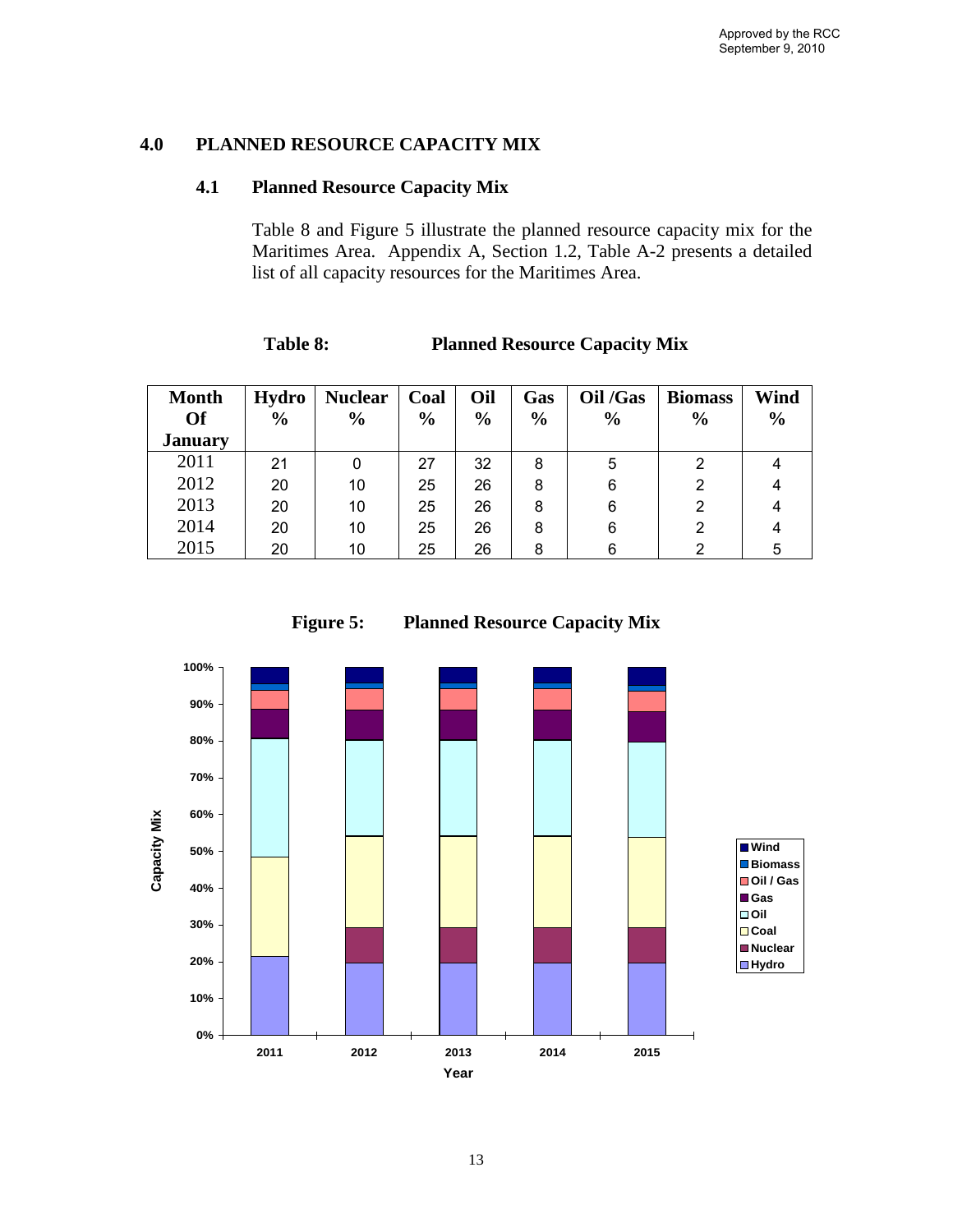#### **4.2 Reliability Impact of Resource Diversification Strategy**

As can be seen from Table 8 and the associated Figure 6, the Maritimes Area has a diversified mix of resources such that there is not a high degree of reliance upon any one type or source of fuel. As a result of this level of fuel type and resource diversification, there are no adverse reliability impacts resulting from this resource capacity mix, nor are there any environmental restrictions.

The Maritimes Area continues to see an increase in wind energy projects. PEI currently has 164 MW of wind capacity with an outstanding request for proposals for up to 130 MW of additional capacity. Northern Maine has 42 MW of existing wind capacity while Nova Scotia has 116 MW of installed wind capacity, with an additional 187 MW expected in 2011. New Brunswick has 195 MW of installed wind capacity with 54 MW more by December 2010 and about 40 MW more by the end of 2011.

Late in 2007, a second 345 kV interconnection between New Brunswick and New England was commissioned, increasing the Maritimes Area's import capability by 550 MW and its export capability by 300 MW. The new tie benefits both areas because the peak loads of the two systems occur at different times of the year (the Maritimes during winter and New England during summer).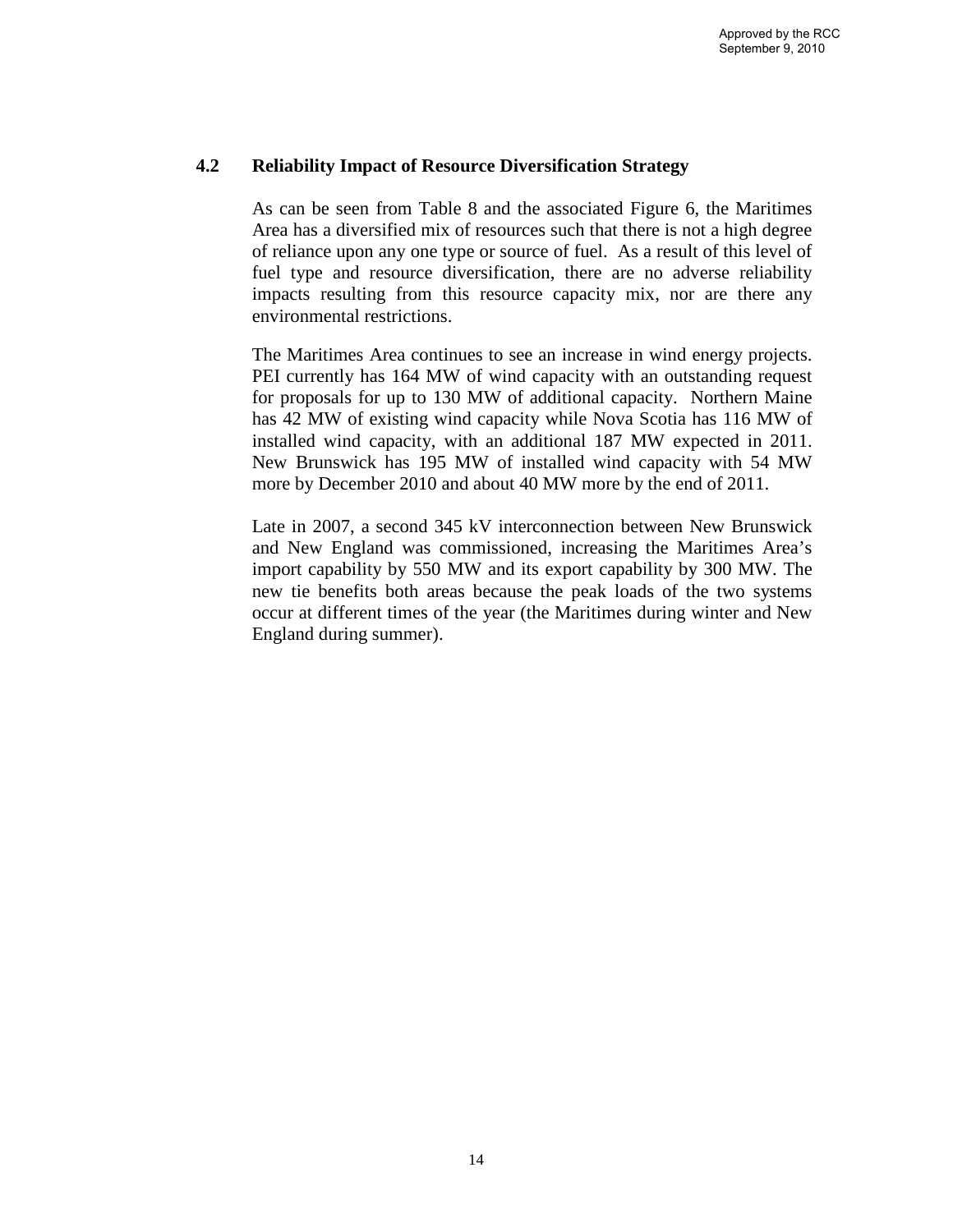#### **APPENDIX A DESCRIPTION OF RESOURCE RELIABILITY MODEL**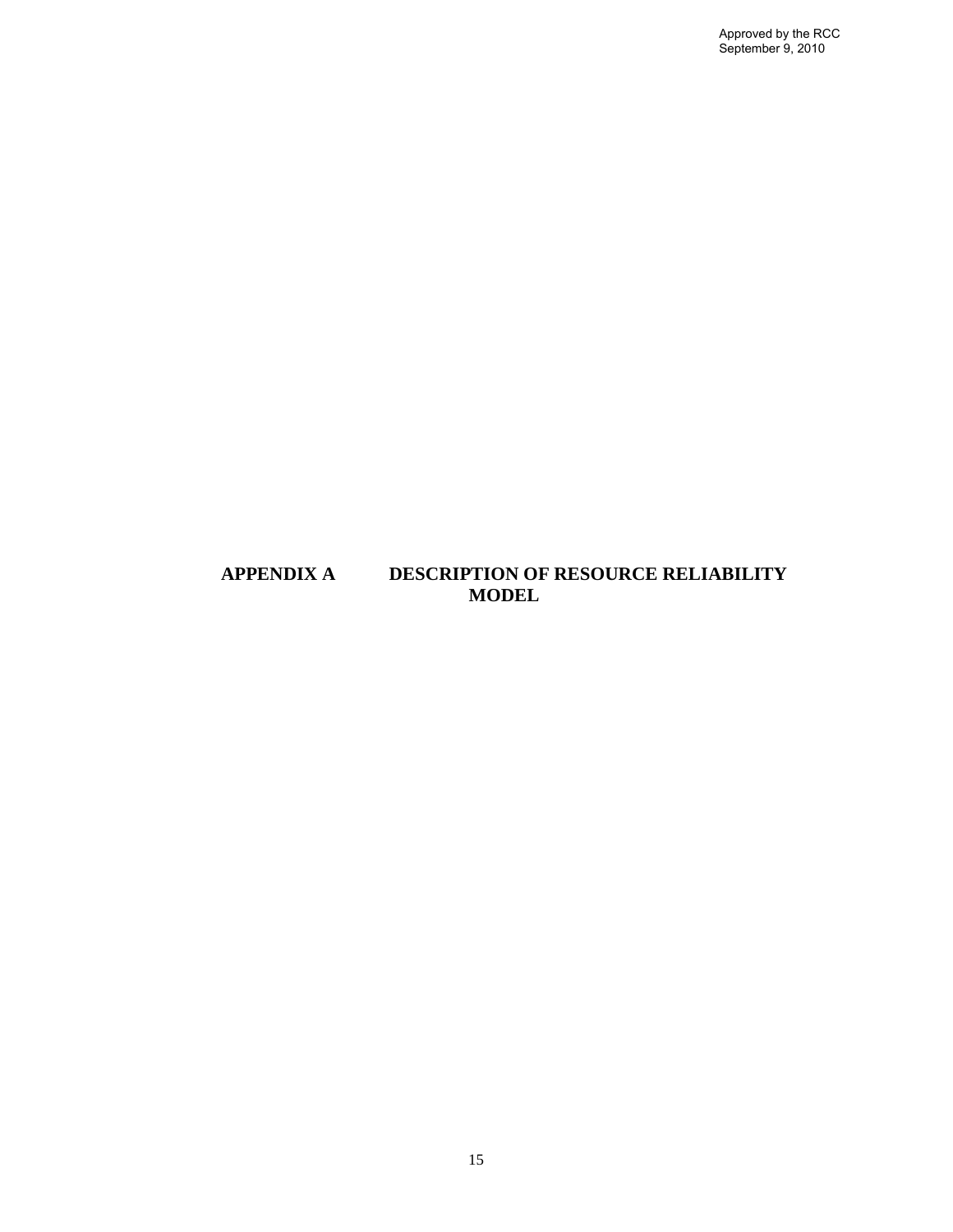#### **DESCRIPTION OF RESOURCE RELIABILITY MODEL**

#### **1.0 Load Model**

1.1 After reviewing historical hourly system load data of the Maritime utilities, it was determined that the 2006/2007 system load data provided a typical Maritimes Area load shape. Demand and energy forecasts for 2011 to 2015 inclusive were prepared by each system operator. The combined load forecast for the Maritimes Area is shown in Table A-1.

| <b>COINCIDENT DEMAND</b><br><b>MW</b> |      |      |      |      |            |                             |               |      |            |      |            |            |              |
|---------------------------------------|------|------|------|------|------------|-----------------------------|---------------|------|------------|------|------------|------------|--------------|
| Year                                  | Jan  | Feb  | Mar  | Apr  | <b>May</b> | Jun                         | Jul           | Aug  | <b>Sep</b> | Oct  | <b>Nov</b> | <b>Dec</b> | Peak         |
| 2011                                  | 5445 | 5366 | 4910 | 4268 | 3686       | 3439                        | 3480          | 3421 | 3392       | 3893 | 4452       | 5189       | 5445         |
| 2012                                  | 5410 | 5303 | 4865 | 4341 | 3713       | 3455                        | 3518          | 3449 | 3439       | 3951 | 4501       | 5248       | 5410         |
| 2013                                  | 5417 | 5322 | 4915 | 4352 | 3734       | 3477                        | 3530          | 3460 | 3463       | 3963 | 4527       | 5267       | 5417         |
| 2014                                  | 5425 | 5334 | 4909 | 4375 | 3742       | 3486                        | 3538          | 3466 | 3461       | 3969 | 4526       | 5269       | 5425         |
| 2015                                  | 5444 | 5349 | 4923 | 4381 | 3760       | 3493                        | 3545          | 3473 | 3471       | 3979 | 4535       | 5283       | 5444         |
|                                       |      |      |      |      |            |                             | <b>ENERGY</b> |      |            |      |            |            |              |
| GWh                                   |      |      |      |      |            |                             |               |      |            |      |            |            |              |
| Year                                  | Jan  | Feb  | Mar  | Apr  | <b>May</b> | Jun                         | Jul           | Aug  | <b>Sep</b> | Oct  | <b>Nov</b> | <b>Dec</b> | <b>Total</b> |
| 2011                                  | 3049 | 2765 | 2761 | 2327 | 2141       | 1973                        | 1994          | 2005 | 1965       | 2193 | 2414       | 2827       | 28414        |
| 2012                                  | 3028 | 2733 | 2727 | 2353 | 2158       | 1988                        | 2015          | 2025 | 1995       | 2227 | 2446       | 2863       | 28558        |
| 2013                                  | 3037 | 2745 | 2745 | 2360 | 2164       | 1994                        | 2021          | 2031 | 2003       | 2235 | 2455       | 2871       | 28661        |
| 2014                                  | 3045 | 2749 | 2746 | 2366 | 2172       | 1998                        | 2019          | 2030 | 2001       | 2234 | 2455       | 2871       | 28686        |
| 2015                                  | 3052 | 2758 | 2758 | 2373 | 2178       | 2003                        | 2023          | 2034 | 2007       | 2239 | 2463       | 2882       | 28770        |
|                                       |      |      |      |      |            | <b>INTERRUPTIBLE DEMAND</b> |               |      |            |      |            |            |              |
| <b>MW</b>                             |      |      |      |      |            |                             |               |      |            |      |            |            |              |
| Year                                  | Jan  | Feb  | Mar  | Apr  | May        | Jun                         | Jul           | Aug  | <b>Sep</b> | Oct  | <b>Nov</b> | Dec        | On           |
|                                       |      |      |      |      |            |                             |               |      |            |      |            |            | Peak         |
| 2011                                  | 378  | 380  | 362  | 368  | 386        | 385                         | 385           | 379  | 387        | 381  | 388        | 378        | 378          |
| 2012                                  | 377  | 381  | 362  | 369  | 386        | 386                         | 386           | 380  | 388        | 382  | 389        | 379        | 377          |
| 2013                                  | 370  | 378  | 360  | 366  | 384        | 383                         | 383           | 378  | 386        | 379  | 386        | 376        | 370          |
| 2014                                  | 362  | 375  | 357  | 363  | 381        | 380                         | 380           | 374  | 382        | 376  | 383        | 373        | 362          |
| 2015                                  | 354  | 372  | 354  | 360  | 377        | 377                         | 377           | 371  | 379        | 373  | 380        | 370        | 354          |

#### **Table A - 1: Maritimes Area Load Forecast**

Note: The forecast coincident demand occurs in January.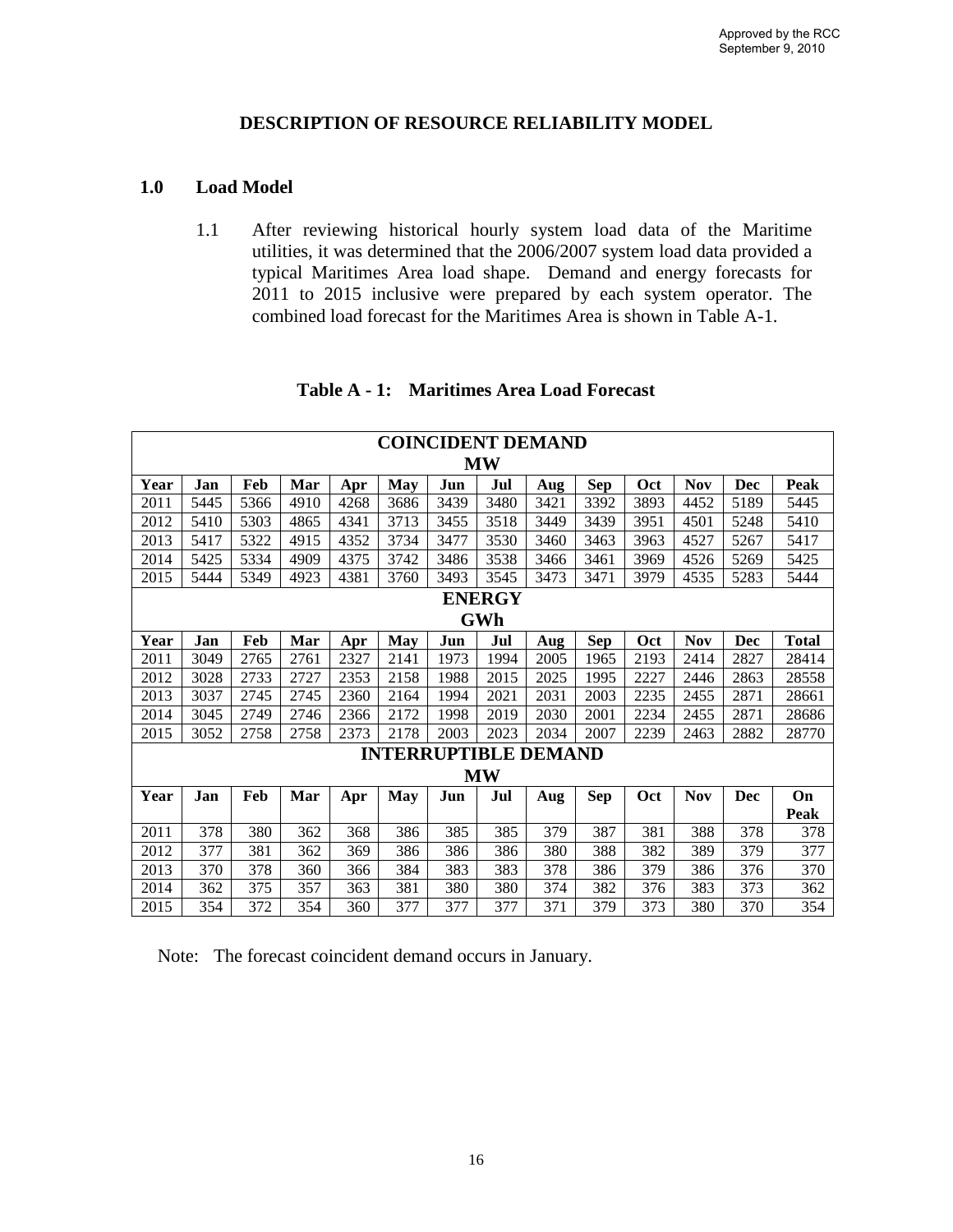- 1.2 Load forecast uncertainty (LFU) was considered in the analysis as described in Section 2.5.
- 1.3 Some entities within the Maritimes Area supply a portion of their own electricity demand and energy requirements. These entities are interconnected within the Maritimes Area and are not members of the Area. Only that portion of electricity demand and energy projections that is supplied by the Maritimes Area utilities is included in the area forecast.
- 1.4 The load forecast in Table A-1 includes the impact of DSM and efficiency programs.

#### **2.0 Generator Resource Representation**

Generator data for the four members of the Maritimes Area are presented in Table A-2. Table A-3 presents a summary of changes in resource data for the period 2011 - 2015 inclusive. The following sections document the tabulated data.

#### **2.1 Generator Ratings**

#### **2.1.1 Definition**

The generator capacity ratings represented in Table A-2 are the Demonstrated Maximum Net Capability (DMNC) winter ratings. These are evaluated periodically to establish each generator's sustained maximum net output over a two consecutive hour period.

#### **2.1.2 Procedure for Verifying Ratings**

Ratings of NB Power generators are reviewed annually by the Generation Efficiency Section of the NB Power Generation (Conventional) Plant Operations Engineering Division in conjunction with System Operations. Data obtained from generator testing and from the generation reliability system is used in conducting these reviews. The Generation Services Department at Nova Scotia Power, Inc. (NSPI) reviews generator capability ratings on an annual basis. The past year's operating data is examined and the rating is based on the average of the top 1 percent of 2-hour generator outputs.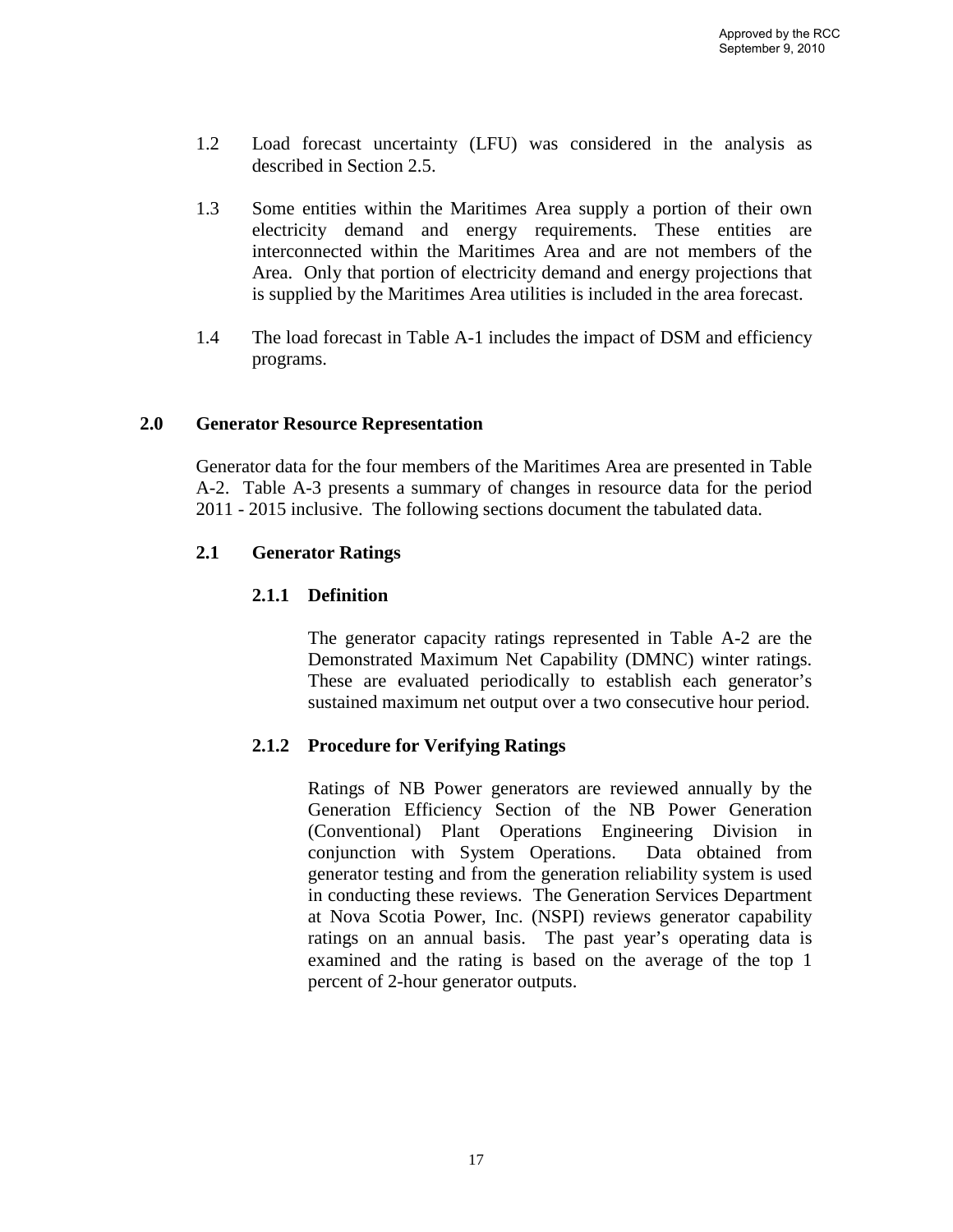| <b>New Brunswick Resources</b> |                         |               |                    |                                                |  |  |  |  |
|--------------------------------|-------------------------|---------------|--------------------|------------------------------------------------|--|--|--|--|
| Plant                          | Unit                    | <b>Type</b>   | <b>Capacity MW</b> | <b>Notes</b>                                   |  |  |  |  |
| Point Lepreau                  | 1                       | Nuclear       | 660                | Return to service March, 31, 2011              |  |  |  |  |
|                                |                         | Diesel        | 5                  |                                                |  |  |  |  |
|                                |                         |               |                    |                                                |  |  |  |  |
| Belledune                      | $\overline{c}$          | Coal          | 457                |                                                |  |  |  |  |
| Coleson Cove                   | $\mathbf{1}$            | Oil           | 324                |                                                |  |  |  |  |
|                                | $\sqrt{2}$              | Oil           | 324                |                                                |  |  |  |  |
|                                | 3                       | Oil           | 324                |                                                |  |  |  |  |
|                                |                         |               |                    |                                                |  |  |  |  |
| Dalhousie                      | 1                       | Oil           | 96                 | Retiring April 1, 2011                         |  |  |  |  |
|                                | $\overline{c}$          | Oil           | 203                | Retiring April 1, 2011                         |  |  |  |  |
|                                |                         |               |                    |                                                |  |  |  |  |
| <b>Bayside</b>                 | $\sqrt{6}$              | Natural Gas   | 263                | Capacity includes Combined Cycle Operation     |  |  |  |  |
|                                |                         |               |                    |                                                |  |  |  |  |
| Grandview                      | $\mathbf{1}$            | Natural Gas   | 45                 |                                                |  |  |  |  |
|                                | $\overline{c}$          | Natural Gas   | 45                 |                                                |  |  |  |  |
| <b>Grand Manan</b>             | 3                       | Diesel        | 29                 |                                                |  |  |  |  |
|                                |                         |               |                    |                                                |  |  |  |  |
| Millbank                       | $\mathbf{1}$            | Diesel        | 99                 | Summer Capacity = $90$ MW                      |  |  |  |  |
|                                | $\overline{c}$          | Diesel        | 99                 | Summer Capacity = $90$ MW                      |  |  |  |  |
|                                | $\mathfrak{Z}$          | Diesel        | 99                 | Summer Capacity = $90$ MW                      |  |  |  |  |
|                                | $\overline{4}$          | Diesel        | 99                 | Summer Capacity = $90$ MW                      |  |  |  |  |
|                                |                         |               |                    |                                                |  |  |  |  |
| <b>Ste Rose</b>                | $\mathbf{1}$            | Diesel        | 99                 | Summer Capacity = $90$ MW                      |  |  |  |  |
|                                |                         |               |                    |                                                |  |  |  |  |
| NB Wind                        | All                     | Wind          | 100                | 250 nominal: 100 winter, 50 summer             |  |  |  |  |
| <b>NUG Purchases</b>           |                         | Biomass/Hydro | 54                 |                                                |  |  |  |  |
|                                |                         |               |                    |                                                |  |  |  |  |
| Mactaquac                      | $\mathbf{1}$            | Hydro         | 109                |                                                |  |  |  |  |
|                                | $\mathbf{2}$            | Hydro         | 109                |                                                |  |  |  |  |
|                                | 3                       | Hydro         | 109                |                                                |  |  |  |  |
|                                | $\overline{\mathbf{4}}$ | Hydro         | 115                |                                                |  |  |  |  |
|                                | 5                       | Hydro         | 112                |                                                |  |  |  |  |
|                                | 6                       | Hydro         | 112                |                                                |  |  |  |  |
|                                |                         |               |                    |                                                |  |  |  |  |
| Beechwood                      | $\mathbf{1}$            | Hydro         | 36                 |                                                |  |  |  |  |
|                                | $\boldsymbol{2}$        | Hydro         | 36                 |                                                |  |  |  |  |
|                                | 3                       | Hydro         | 40                 |                                                |  |  |  |  |
|                                |                         |               |                    |                                                |  |  |  |  |
| <b>Grand Falls</b>             | $\mathbf{1}$            | Hydro         | 16                 |                                                |  |  |  |  |
|                                | $\overline{c}$          | Hydro         | 16                 |                                                |  |  |  |  |
|                                | 3                       | Hydro         | 16                 |                                                |  |  |  |  |
|                                | $\overline{4}$          | Hydro         | 16                 |                                                |  |  |  |  |
|                                |                         |               |                    |                                                |  |  |  |  |
| Tobique                        | $\mathbf{1}$            | Hydro         | $10\,$             |                                                |  |  |  |  |
|                                | $\overline{2}$          | Hydro         | $10\,$             |                                                |  |  |  |  |
|                                |                         |               |                    |                                                |  |  |  |  |
| Sisson                         | $\mathbf{1}$            | Hydro         | $\overline{9}$     |                                                |  |  |  |  |
|                                |                         |               |                    |                                                |  |  |  |  |
| Milltown                       | $\mathbf{1}$            | Hydro         | $\overline{4}$     |                                                |  |  |  |  |
| Nepisiguit Falls               |                         |               |                    |                                                |  |  |  |  |
| <b>TOTAL CAPACITY</b>          | $\mathbf{1}$            | Hydro         | 11<br>3650         |                                                |  |  |  |  |
|                                |                         |               |                    | Total Capacity January 2011excl. Point Lepreau |  |  |  |  |

### **Table A - 2: Maritimes Area Resources**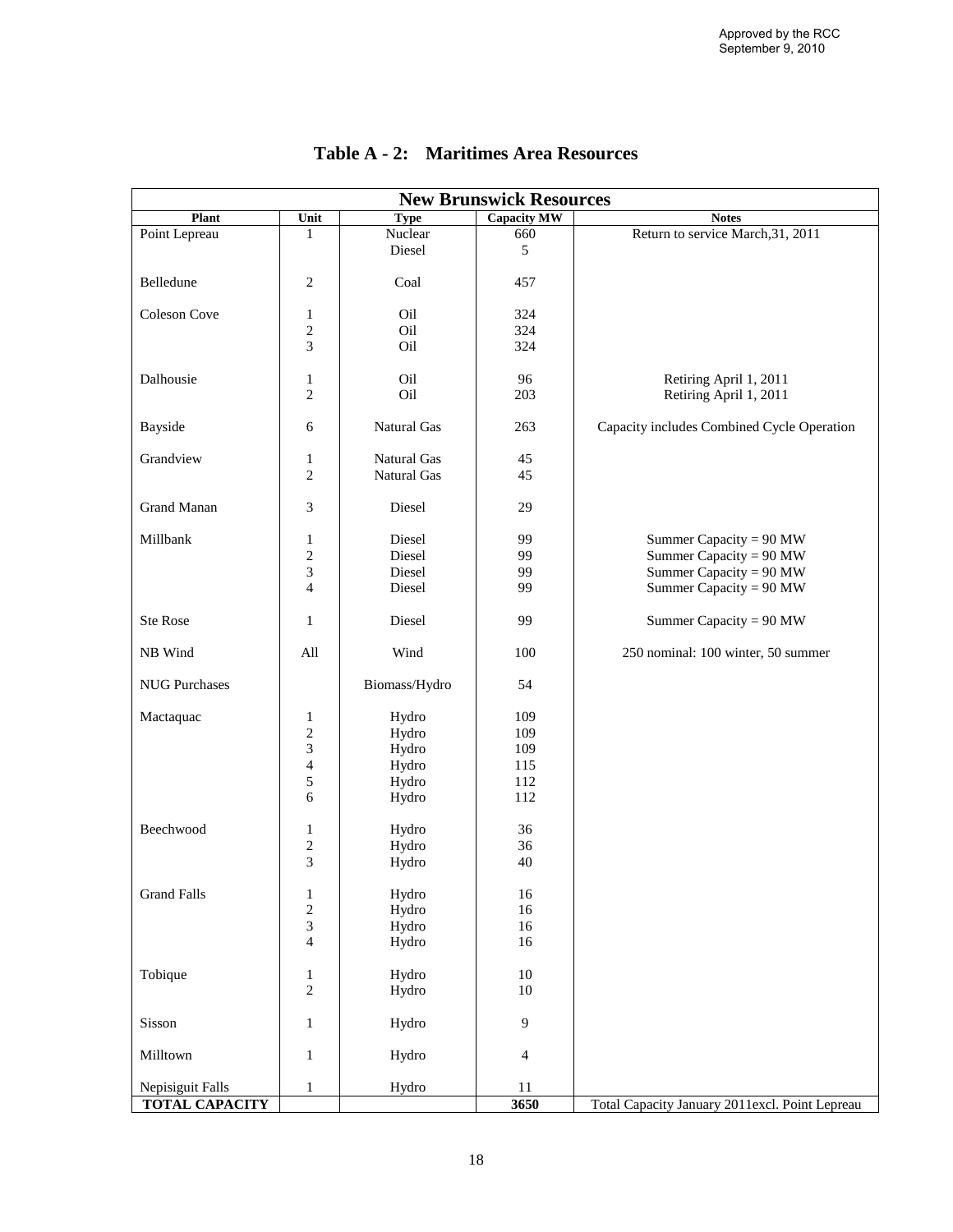| <b>Nova Scotia Resources</b> |                            |                    |                |                                                                                        |  |  |  |
|------------------------------|----------------------------|--------------------|----------------|----------------------------------------------------------------------------------------|--|--|--|
| Plant                        | Unit                       | <b>Type</b>        | Capacity (MW)  | <b>Notes</b>                                                                           |  |  |  |
| <b>Tufts Cove</b>            | 1                          | Gas/Oil            | 81             |                                                                                        |  |  |  |
|                              | $\mathbf{2}$<br>3          | Gas/Oil<br>Gas/Oil | 93<br>147      |                                                                                        |  |  |  |
|                              | $\overline{\mathcal{L}}$   | <b>Natural Gas</b> | 49             | Summer Capacity = $46$ MW                                                              |  |  |  |
|                              | 5                          | Natural Gas        | 49             | Summer capacity = $46$ MW                                                              |  |  |  |
|                              | 6                          | Natural Gas        | 49             | Summer capacity = $46$ MW                                                              |  |  |  |
| Lingan                       | $\mathbf{1}$               | Coal               | 153            |                                                                                        |  |  |  |
|                              | $\mathfrak{2}$<br>3        | Coal<br>Coal       | 153<br>158     |                                                                                        |  |  |  |
|                              | 4                          | Coal               | 153            |                                                                                        |  |  |  |
| Pt. Tupper                   | $\mathfrak{2}$             | Coal               | 152            |                                                                                        |  |  |  |
|                              |                            |                    |                |                                                                                        |  |  |  |
| Trenton                      | 5<br>6                     | Coal<br>Coal       | 150<br>157     | Summer Capacity = 135 MW                                                               |  |  |  |
| Pt. Aconi                    | $\mathbf{1}$               | Coal               | 171            |                                                                                        |  |  |  |
|                              |                            |                    |                |                                                                                        |  |  |  |
| <b>Burnside</b>              | $\mathbf{1}$<br>$\sqrt{2}$ | Lt Oil<br>Lt Oil   | 33<br>33       | Summer Capacity = $25$ MW<br>Summer Capacity = $25$ MW                                 |  |  |  |
|                              | 3                          | Lt Oil             | 33             | Summer Capacity = $25$ MW                                                              |  |  |  |
|                              | 4                          | Lt Oil             | 33             | Summer Capacity = $25$ MW                                                              |  |  |  |
| Victoria Junction            | $\mathbf{1}$               | Lt. Oil            | 33             | Summer Capacity = $25$ MW                                                              |  |  |  |
|                              | $\mathfrak{2}$             | Lt. Oil            | 33             | Summer Capacity = $25$ MW                                                              |  |  |  |
| Tusket                       | $\mathbf{1}$               | Lt. Oil            | 24             | Summer Capacity = $21$ MW                                                              |  |  |  |
| <b>Wreck Cove</b>            | $\mathbf{1}$               | Hydro              | 106            |                                                                                        |  |  |  |
|                              | $\overline{2}$             | Hydro              | 106            |                                                                                        |  |  |  |
| Annapolis                    |                            | Hydro              | $\overline{4}$ |                                                                                        |  |  |  |
| Avon                         |                            | Hydro              | 8              |                                                                                        |  |  |  |
| <b>Black River</b>           |                            | Hydro              | 23             |                                                                                        |  |  |  |
| Nictuax                      |                            | Hydro              | 8              |                                                                                        |  |  |  |
| Lequille                     |                            | Hydro              | 13             |                                                                                        |  |  |  |
| Paradise                     |                            | Hydro              | 5              |                                                                                        |  |  |  |
| Mersey                       |                            | Hydro              | 42             |                                                                                        |  |  |  |
| Sissiboo                     |                            | Hydro              | 28             |                                                                                        |  |  |  |
| Bear River                   |                            | Hydro              | 12             |                                                                                        |  |  |  |
| Tusket                       |                            | Hydro              | 3              |                                                                                        |  |  |  |
| Roseway                      |                            | Hydro              | $\overline{2}$ |                                                                                        |  |  |  |
| St. Margrets                 |                            | Hydro              | 10             |                                                                                        |  |  |  |
| Sheet Harbour                |                            | Hydro              | 10             |                                                                                        |  |  |  |
| Dickie Brook                 |                            | Hydro              | 3              |                                                                                        |  |  |  |
| Fall River                   |                            | Hydro              | $\mathbf{1}$   |                                                                                        |  |  |  |
| <b>NUG Purchases</b>         | All                        | Biomass/Hydro      | 28             |                                                                                        |  |  |  |
| <b>NS Wind Projects</b>      | All                        | Wind               | 99             | 303 MW Nominal Rating, Winter Firm Capacity = 99<br>MW, Summer Firm Capacity = $60$ MW |  |  |  |
| <b>TOTAL CAPACITY</b>        |                            |                    | 2448           | Total Capacity as of January 2011                                                      |  |  |  |

| Table $A - 2$ : Maritimes Area Resources (cont'd) |  |  |  |  |  |
|---------------------------------------------------|--|--|--|--|--|
|---------------------------------------------------|--|--|--|--|--|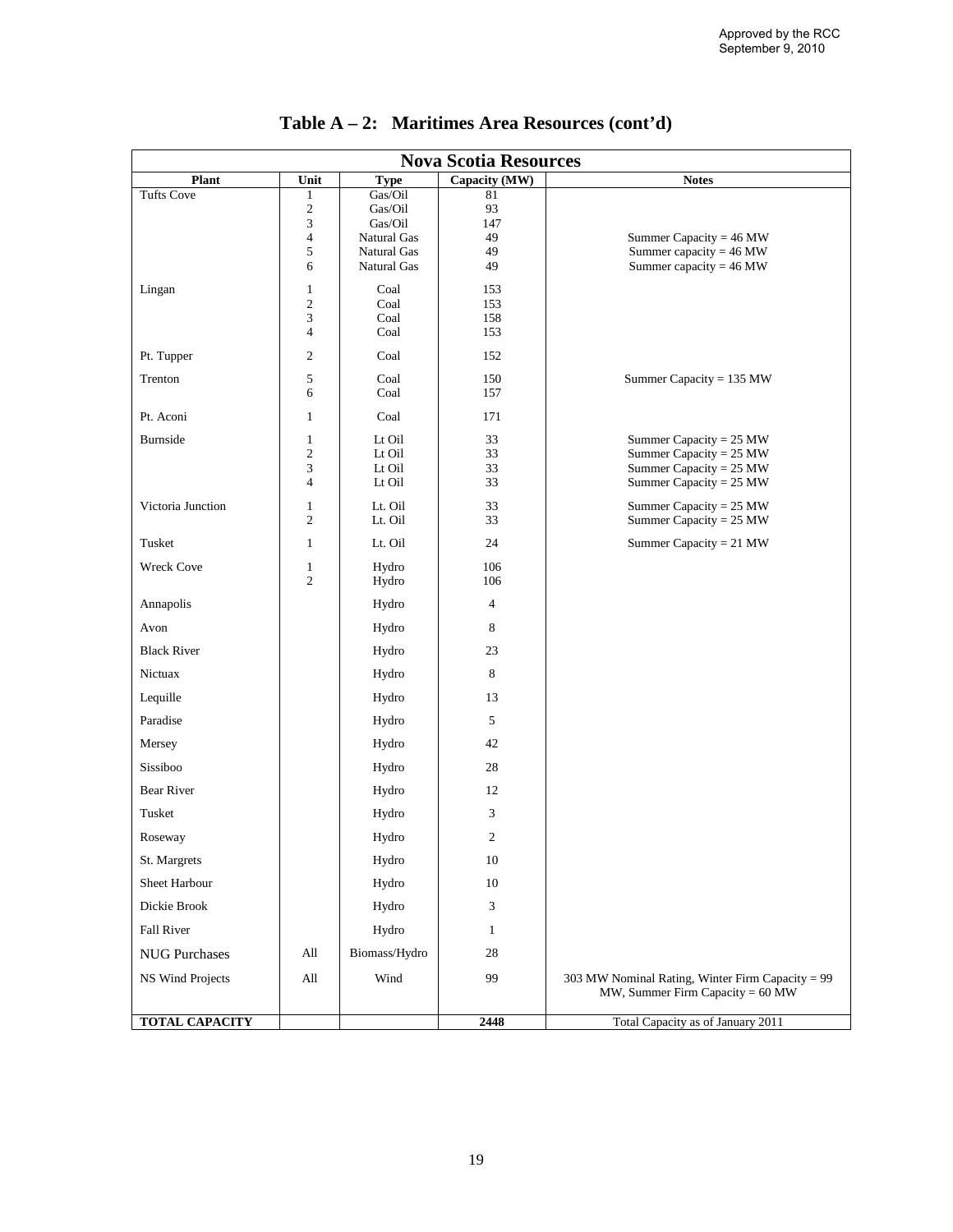| <b>Prince Edward Island Resources</b> |                                                 |        |           |                                                 |  |  |  |  |
|---------------------------------------|-------------------------------------------------|--------|-----------|-------------------------------------------------|--|--|--|--|
| <b>Plant</b>                          | Unit<br>Capacity<br><b>Notes</b><br><b>Type</b> |        |           |                                                 |  |  |  |  |
|                                       |                                                 |        | <b>MW</b> |                                                 |  |  |  |  |
| Charlottetown                         | 6                                               | Oil    | 5         |                                                 |  |  |  |  |
|                                       | 7                                               | Oil    | 7         |                                                 |  |  |  |  |
|                                       | 8                                               | Oil    | 10        |                                                 |  |  |  |  |
|                                       | 9                                               | Oil    | 19        |                                                 |  |  |  |  |
|                                       | 10                                              | Oil    | 19        |                                                 |  |  |  |  |
|                                       | 11                                              | Diesel | 49        |                                                 |  |  |  |  |
|                                       |                                                 |        |           |                                                 |  |  |  |  |
| <b>Borden</b>                         | 1                                               | Diesel | 15        | Summer Capacity = $12$ MW                       |  |  |  |  |
|                                       | $\overline{2}$                                  | Diesel | 25        | Summer Capacity = $20$ MW                       |  |  |  |  |
|                                       |                                                 |        |           |                                                 |  |  |  |  |
| Summerside Diesel                     |                                                 | Diesel | 10        | Owned by the City of Summerside                 |  |  |  |  |
|                                       |                                                 |        |           |                                                 |  |  |  |  |
| PEI Wind                              | All                                             | Wind   | 66        | 164 MW Nominal Rating, Winter Firm Capacity $=$ |  |  |  |  |
|                                       |                                                 |        |           | 66 MW, Summer Firm Capacity = 33 MW             |  |  |  |  |
|                                       |                                                 |        |           |                                                 |  |  |  |  |
| <b>TOTAL CAPACITY</b>                 |                                                 |        | 225       | Total Capacity as of January 2011               |  |  |  |  |

|  | Table $A - 2$ Maritimes Area Resources (cont'd) |  |  |  |
|--|-------------------------------------------------|--|--|--|
|--|-------------------------------------------------|--|--|--|

Note: MECL Resources include a 20 MW ownership in the Dalhousie Plant and a 30 MW participation in Point Lepreau. These are NB Power generators and are shown in the New Brunswick generation resources.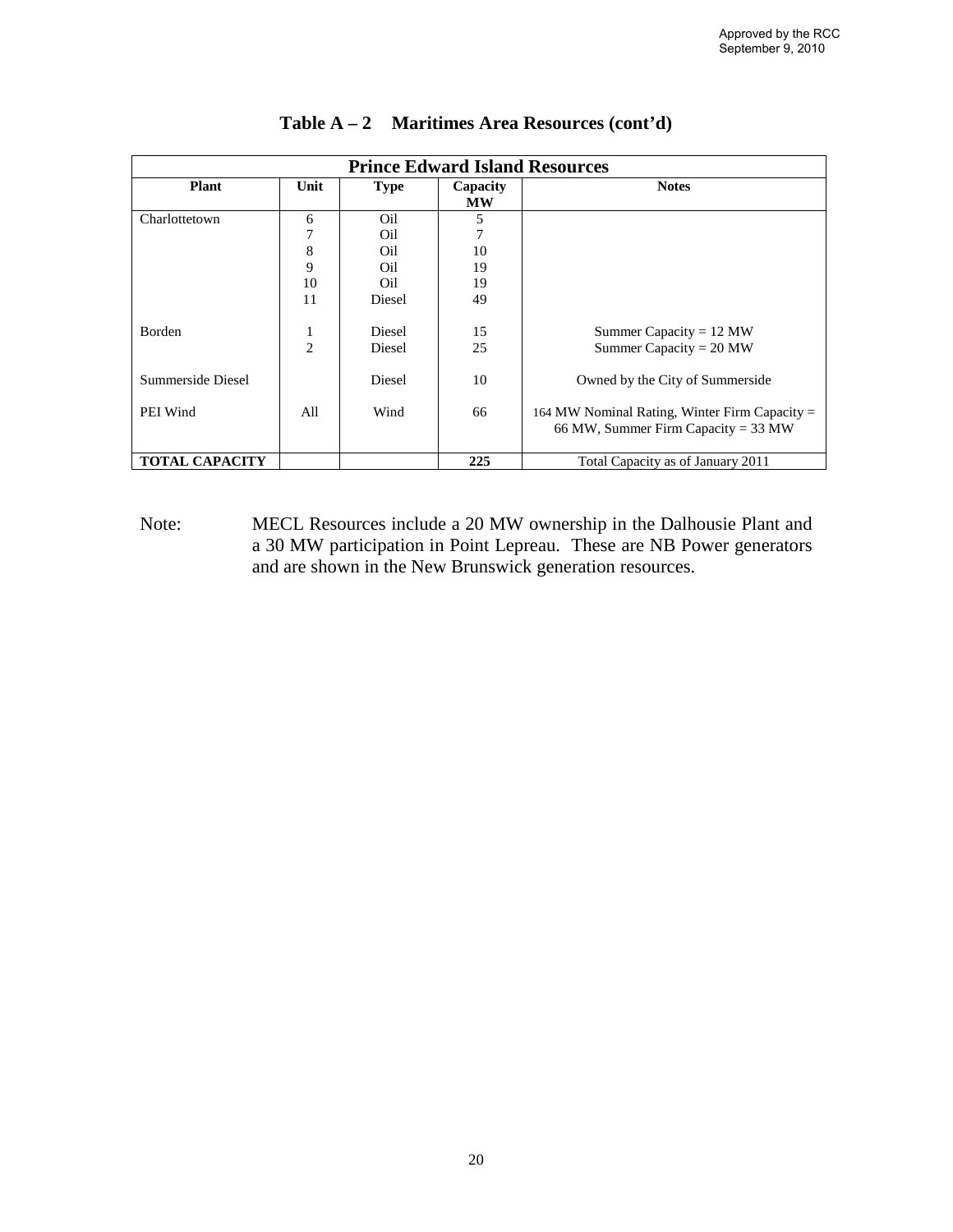| <b>Northern Maine Resources</b> |      |             |                       |                                                                                    |  |  |  |
|---------------------------------|------|-------------|-----------------------|------------------------------------------------------------------------------------|--|--|--|
| Plant                           | Unit | <b>Type</b> | Capacity<br><b>MW</b> | <b>Notes</b>                                                                       |  |  |  |
| Tinker                          |      | Hydro       | 35                    |                                                                                    |  |  |  |
|                                 |      | Diesel      | 1                     |                                                                                    |  |  |  |
| Caribou Oil                     |      | Oil         | 22                    |                                                                                    |  |  |  |
| Caribou                         |      | Diesel      | 7                     |                                                                                    |  |  |  |
|                                 |      | Hydro       | $\mathbf{1}$          |                                                                                    |  |  |  |
| Boralex – Ashland (FF)          |      | Wood        | 33                    |                                                                                    |  |  |  |
| Boralex – Ashland (AEI)         |      | Wood        | 37                    |                                                                                    |  |  |  |
| Squa Pan                        |      | Hydro       | $\mathbf{1}$          |                                                                                    |  |  |  |
| Flo's Inn                       |      | Diesel      | 4                     |                                                                                    |  |  |  |
| Loring                          |      | Diesel      | 6                     |                                                                                    |  |  |  |
| <b>NMISA Wind</b>               | All  | Wind        | 17                    | 42 MW Nominal Rating, Winter Firm Capacity =<br>17 MW, Summer Firm Capacity = 8 MW |  |  |  |
| <b>TOTAL CAPACITY</b>           |      |             | 164                   | Total Capacity as of January 2011                                                  |  |  |  |

|  | Table $A - 2$ Maritimes Area Resources (cont'd) |  |  |
|--|-------------------------------------------------|--|--|
|--|-------------------------------------------------|--|--|

**Table A - 3: Summary of Changes in Capacity** 

| Year | January<br>Capacity<br><b>MW</b> | <b>December</b><br>Capacity<br><b>MW</b> | Year over<br>Year<br>Capacity<br><b>Change</b><br><b>MW</b> | <b>Explanation</b>                                                                                                         |
|------|----------------------------------|------------------------------------------|-------------------------------------------------------------|----------------------------------------------------------------------------------------------------------------------------|
| 2011 | 6289                             | 6742                                     | $+453$                                                      | Point Lepreau returns (+660), Dalhousie retires (-299),<br>Millbank contract expires (+198)<br>NS Hydro maintenance (-106) |
| 2012 | 6742                             | 6861                                     | $+119$                                                      | NS Hydro returns (+106), NS Wind (+9 firm),<br>NS Hydro upgrade $(+4)$                                                     |
| 2013 | 6861                             | 6861                                     | $+0$                                                        |                                                                                                                            |
| 2014 | 6861                             | 6861                                     | $+0$                                                        |                                                                                                                            |
| 2015 | 6861                             | 6901                                     | $+40$                                                       | NS Wind $(+40)$                                                                                                            |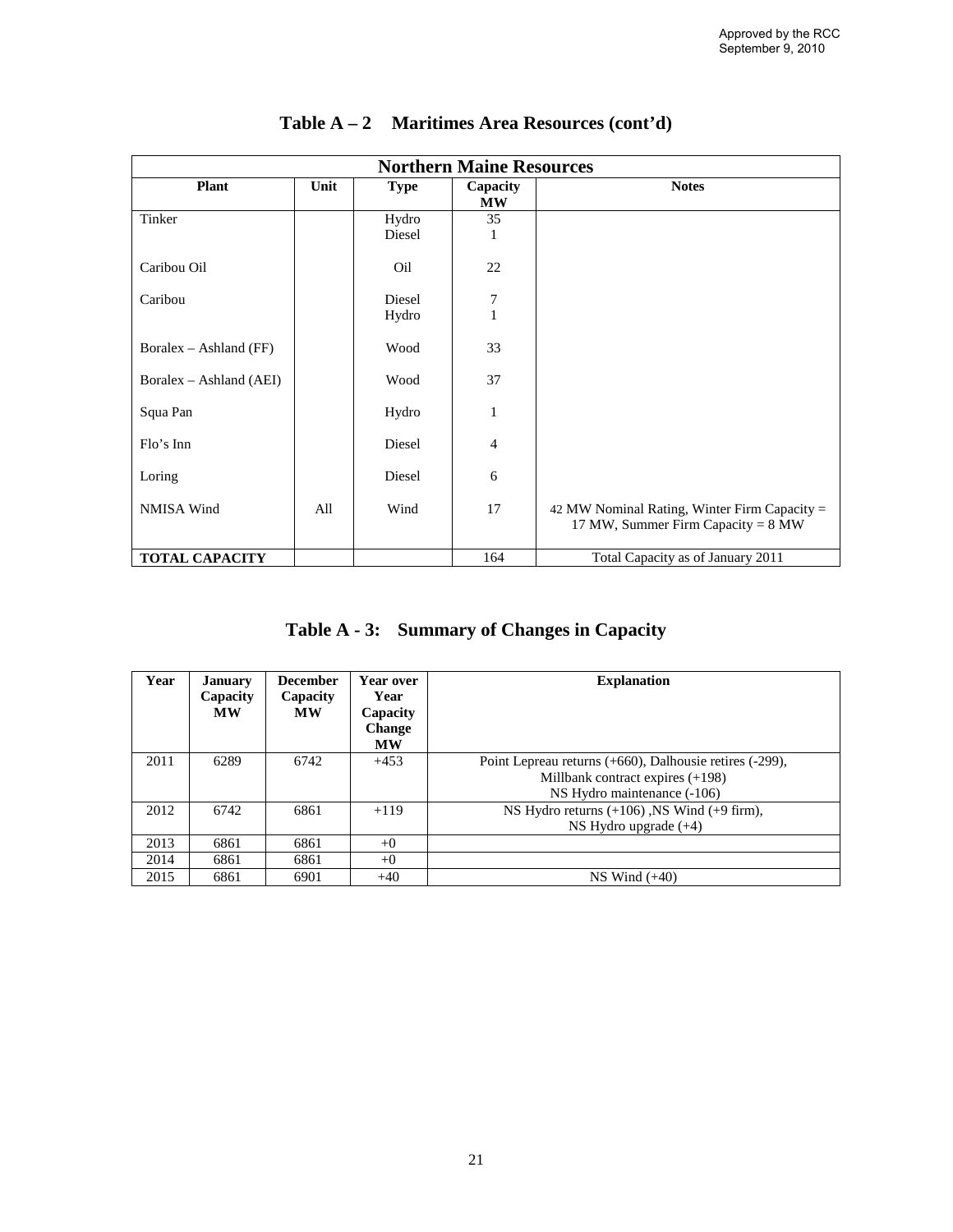#### **2.2 Generator Unavailability Factors**

#### **2.2.1 Types of Unavailability Factors Represented**

The types of unavailability factors represented in this reliability assessment are forced outages and planned outages. Forced outages include unplanned maintenance outages, deferrable forced outages, starting failure outages and generator derating adjustments. All except planned outages are included in the Forced Outage Rates (FORs) presented in Table A-4. Planned outages are scheduled manually for the reliability program based upon projected maintenance schedules.

New Brunswick forced outage rates are calculated as per MP-12-A – Criteria and Considerations in the Determination and Certification of Eligible Installed Capacity and Eligible Unforced Capacity [\(http://www.nbso.ca/Public/\\_private/MP-12-A.pdf\)](http://www.nbso.ca/Public/_private/MP-12-A.pdf). The calculation in this Market Procedure is consistent with the DAFOR (derating adjusted forced outage rate) calculation in IEEE Standard 762-2006, Section 8.17.4.

NSPI uses the DAFOR (derating adjusted forced outage rate) calculation for forced outage rates in IEEE Standard 762-2006, Section 8.17.4. NSPI maintains a database of combustion turbine and fossil generator reliability and performance data and is a contributing utility to the Canadian Electricity Association Equipment Reliability Information System (CEA-ERIS). The CEA-ERIS also calculates DAFOR using the industry standard definition as per IEEE 762-2006.

The forced outage rates for the smaller PEI and Northern Maine systems are modeled using forced outage rates for generators of similar size and fuel type in New Brunswick and Nova Scotia. Most of the small diesel and oil fuelled generators in these systems operate less than 100 hours per year, and statistics necessary for calculating their DAFOR values are not available. The modeled FOR values for generators in these systems are between  $5 - 10$  %.

#### **2.2.2 Source of Unavailability Factors**

Forced Outage Rates for existing generators are based on actual outage data as well as on data of similar sized generators as compiled by the Canadian Electricity Association (CEA).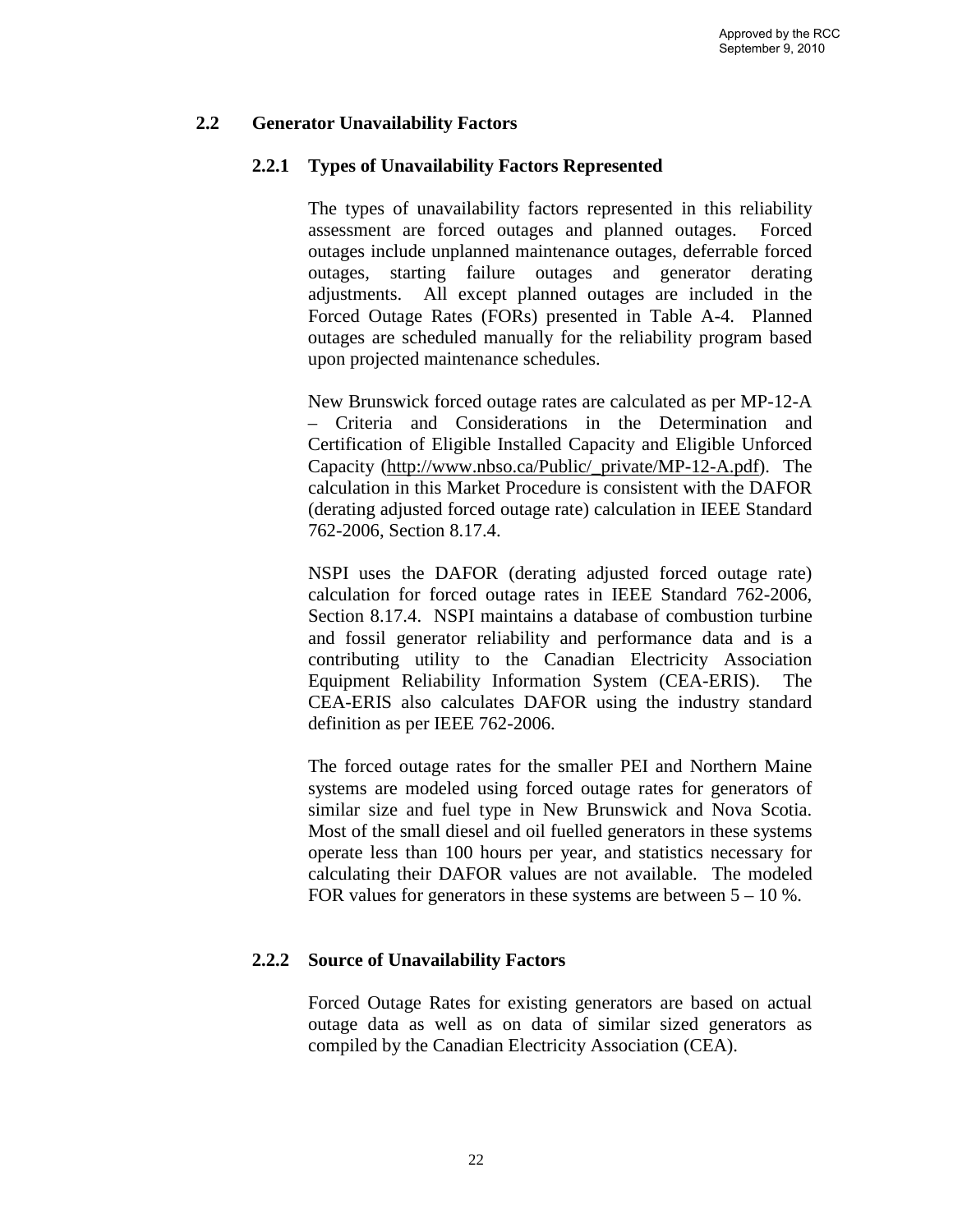FORs for new generators are based upon the utilities' experience with similar generators in conjunction with averages compiled by the Canadian Electricity Association (CEA).

#### **2.2.3 Maturity Considerations**

Immature FORs were not used in this evaluation.

#### **2.2.4 Tabulation of Forced Outage Rates**

The ranges of FORs used in the assessment are tabulated in Table A-4. These values are consistent with those used in the business plans of the Maritimes Area utilities and reflect the results of maintenance and operational strategies.

#### **Table A - 4: Maritimes Area Forced Outage Rates**

| <b>Unit Type</b>      | <b>Forced Outage Rate</b><br>$\frac{6}{9}$ |              |  |  |  |
|-----------------------|--------------------------------------------|--------------|--|--|--|
|                       | 2010 Review                                | 2007 Review  |  |  |  |
| Hydro                 | 1 - 8                                      | $1 - 5$      |  |  |  |
| Nuclear               | 4                                          |              |  |  |  |
| Coal                  | $2 - 4$                                    | $2 - 28^{r}$ |  |  |  |
| $Oi$ <sup>**</sup>    | $1 - 10$                                   | $4 - 10$     |  |  |  |
| <b>Natural Gas</b>    | $2 - 4$                                    | $3 - 4$      |  |  |  |
| Oil / Gas             | $\overline{2}$                             |              |  |  |  |
| <b>Biomass</b>        | 3                                          |              |  |  |  |
| Wind (after derating) |                                            |              |  |  |  |

 \* Only one coal generator had a forced outage rate as high as 28%. All other coal generators had forced outage rates at 4% or less.

\*\* Most Light Oil fuelled generators are in the range of 1-5%. Two smaller Combustion turbines and some of the heavy oil fuelled generators are in the order of 8-10%.

#### **2.3 Purchase and Sale Representation**

Purchases and sales are represented as an adjustment to the capacity or load as appropriate. In the past study, Millbank generators 3 and 4 were included as Hydro-Québec capacity. These generators will return to the New Brunswick resources as of November 2011.

#### **2.4 Retirements**

Retirements were considered by removing the generators from the model at their retirement date. The Grand Lake generator, included in the 2007 review as a New Brunswick resource, has been retired. The New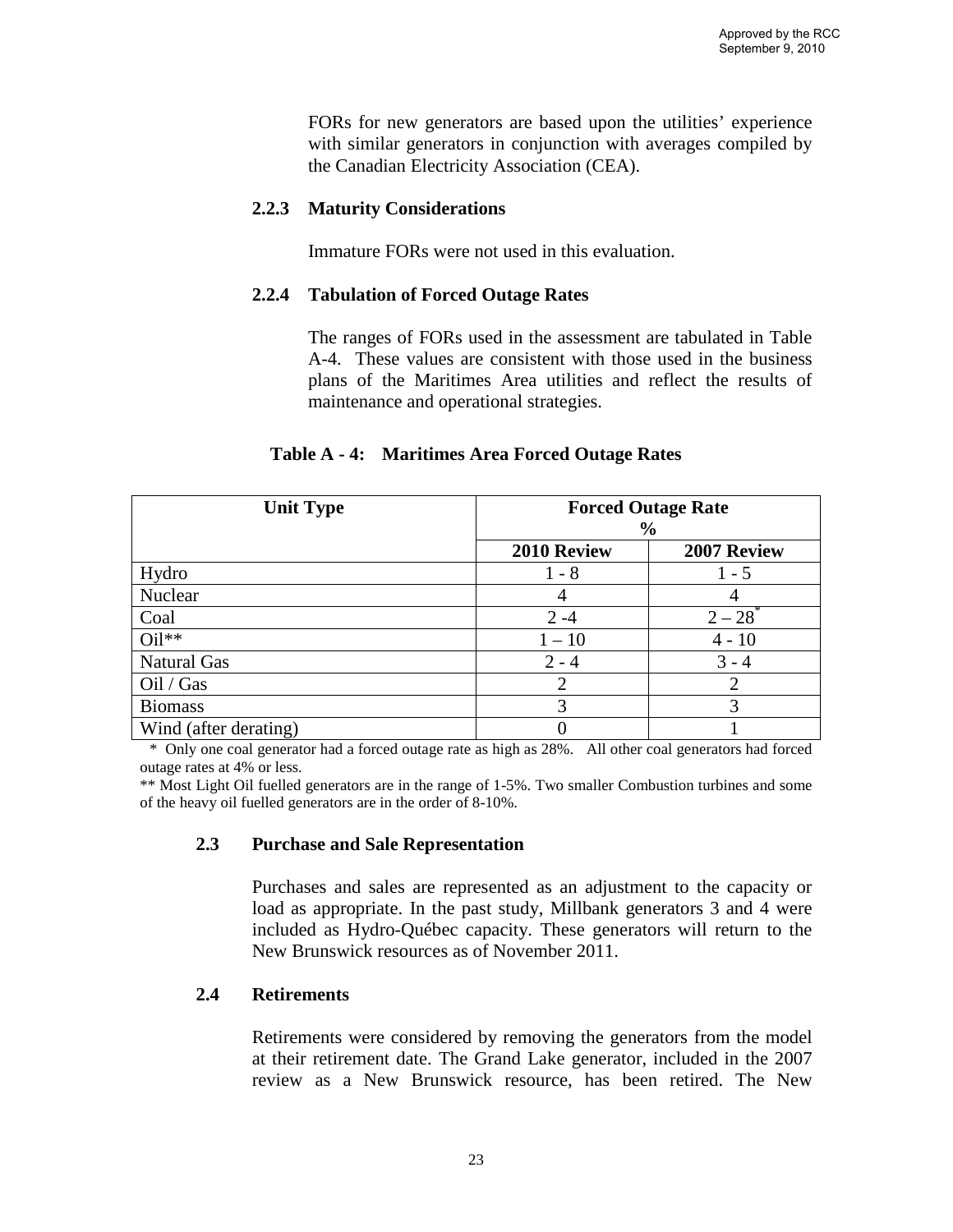Brunswick generation resources at Dalhousie are expected to be retired as of April 1, 2011.

#### **3.0 Representation of Interconnected Systems**

Interconnections were not explicitly modeled. The approach used in this evaluation was to determine the level of interconnection assistance required for the Maritimes Area to meet the NPCC criterion.

#### **4.0 Modeling of Limited Energy Sources**

Under normal operating conditions, the hydro system is operated considerably below its DMNC rating due to economics. However, if required to maintain customer load, it would be operating at full capacity by utilizing the headponds and other existing storage reservoirs. This is one of the options documented in the Emergency Operating Procedures (Section 2.2). Therefore, in the evaluation, hydro generators are considered available for all hours during which the generator is not on forced outage or maintenance. There are no seasonal adjustments to the DMNC ratings of the hydro generators.

#### **5.0 Modeling of Demand Side Management**

The expected monthly demand and energy reduction due to Demand Side Management programs for each system operator is included in their respective forecasts and in the combined Maritimes Area forecast in Table A-1.

#### **6.0 Modeling of Non-Utility Generation**

Small non-utility generators are aggregated into single units with operating characteristics and FORs equivalent to other Maritimes Area generators of similar size. These are tabulated in Table A-2 and are identified by type NUG. Larger non-utility generators, such as Bayside 6, are shown separately because their size is comparable to the larger utility generators on the system.

#### **7.0 Other Assumptions**

The study assumed that there would be no generator slippages or deratings due to environmental constraints within the five-year timeframe of this review. Current emission limits are specified as annual system volumes rather than generator specific volumes, providing flexibility in the operation of the fleet.

Future regulations limiting greenhouse gas emissions are expected and could pose a risk for the future utilization of fossil fuelled generation. System Operators in the Maritimes Area will be tracking such standards as they are implemented and may conduct analyses in the future regarding their impact on resource adequacy.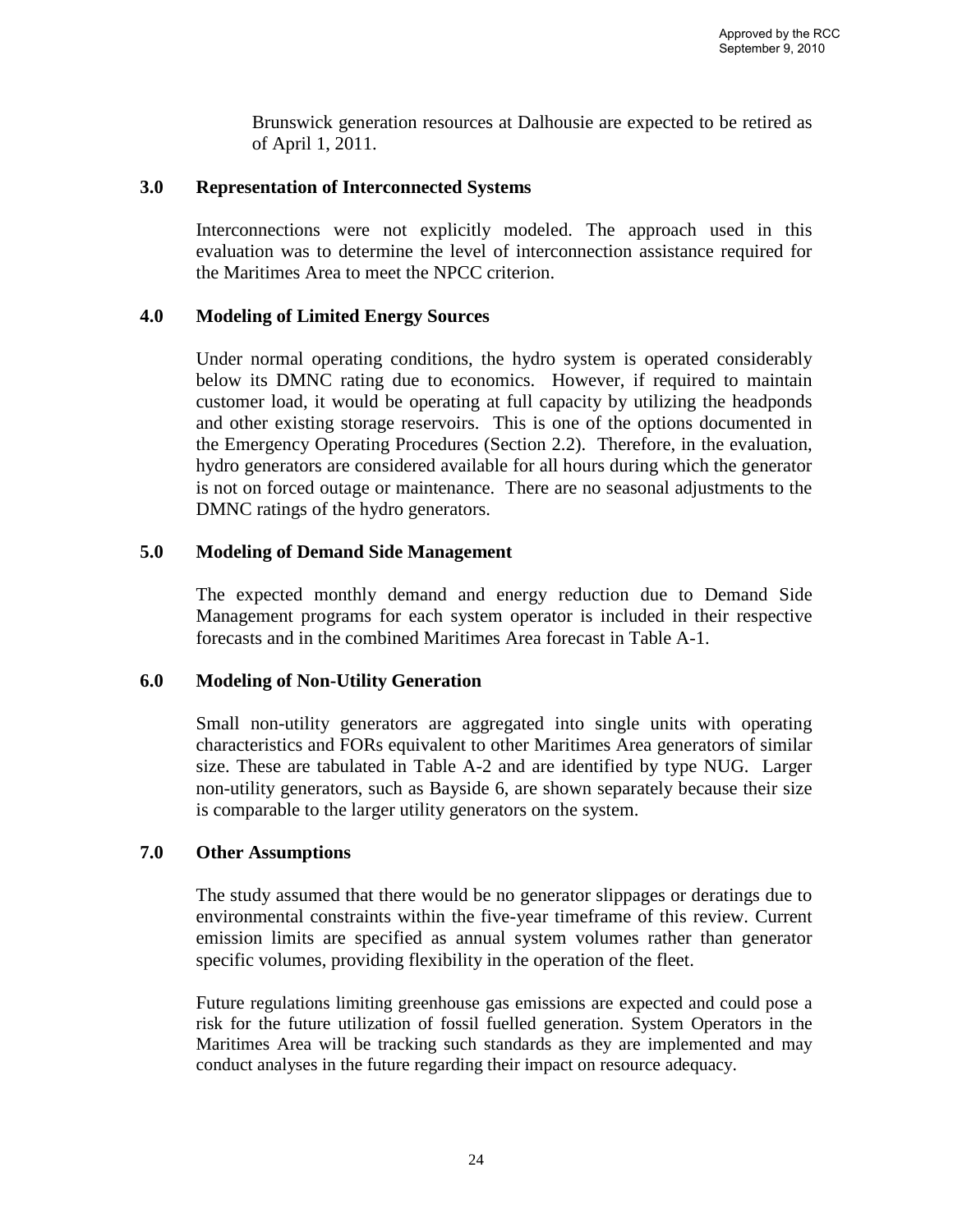## **APPENDIX B DESCRIPTION OF RELIABILITY PROGRAM**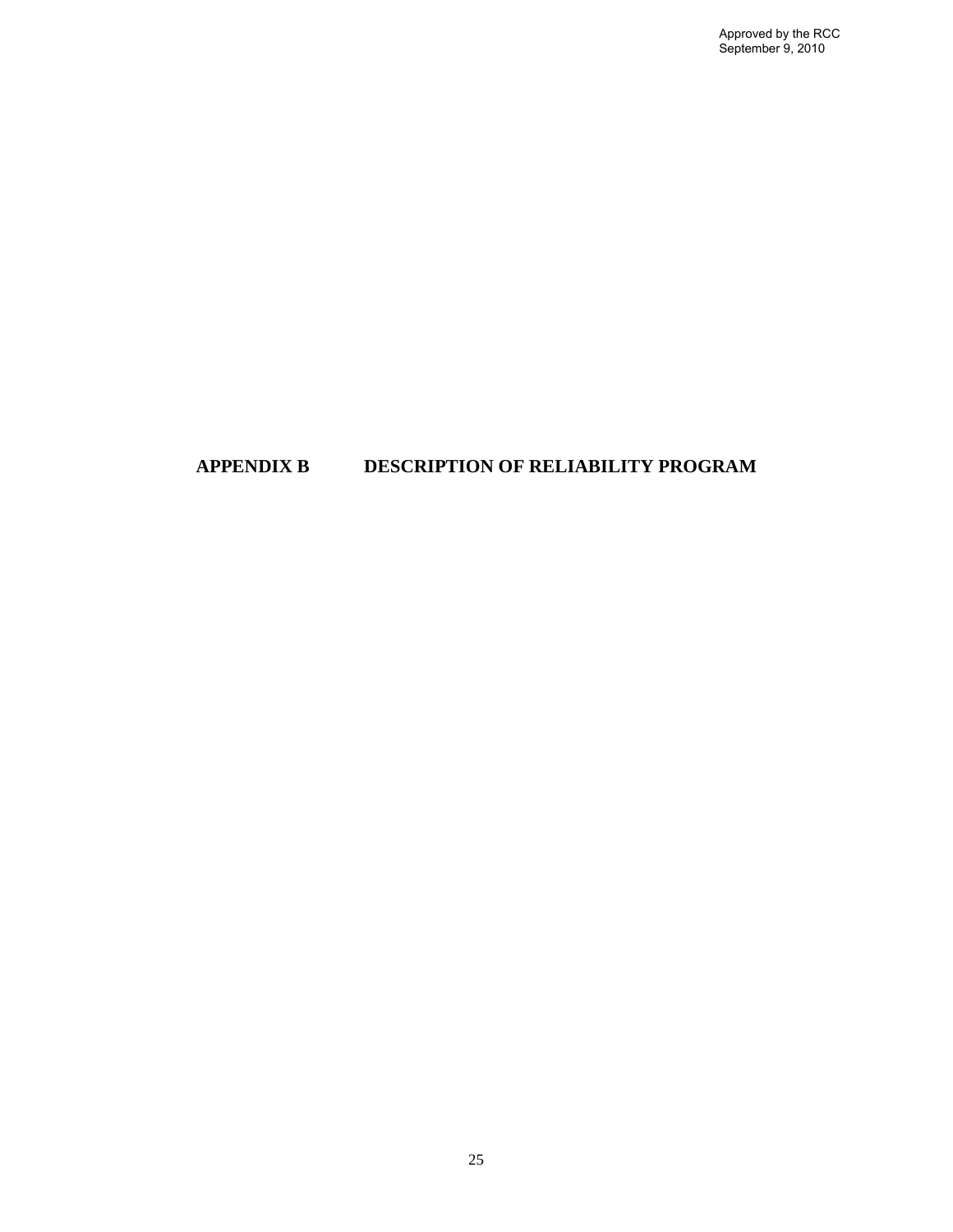#### **DESCRIPTION OF RELIABILITY PROGRAM**

The program used for this assessment, LOLP, was originally developed at NB Power in 1984 to complete the Triennial Review of Resource Adequacy. Since that time the program has been improved, and its capabilities expanded, with the most recent modifications being completed in Fall 2007.

The original program was a single area program that performed the classical LOLP analysis based upon the weekday peak hour load, as well as an LOLH and EENS analysis which is based upon all of the hourly loads. The results of the program were benchmarked against the results of the IEEE reliability test system, as well as against the results of the PICES program used by NSPI for the 1991 Triennial Review. The program was further benchmarked by evaluating its results against those documented in the 1992 CIGRE Task Force 38-03-10 report "Composite Power System Reliability Analysis Application to the New Brunswick Power Corporation System"". In all cases, excellent agreement of results was observed.

In the Fall of 2007, modifications to the original program allowed it to perform a Monte Carlo analysis of a multi-area system with intra-area tie limits. This Monte Carlo simulation was written using MATLAB® software for programming and random number generation, and it performs as follows:

- For each daily coincident peak load, generation is simulated in each jurisdiction of the Maritimes. This simulation uses random numbers against a generator's Forced Outage Rate to determine the status of each generator. Planned generator maintenance is also enforced.
- Generation surpluses or deficits are determined for each intra-area jurisdiction. Because each jurisdiction other than New Brunswick (NB) is only connected to NB, these surpluses and deficits can be transferred to New Brunswick.
- Surpluses transferred to NB from another intra-area jurisdiction are limited by the export limit of the jurisdiction.
- Deficits in an intra-area jurisdiction other than NB that exceed the import capability from NB results in a loss of load event. Otherwise, the deficit is transferred to NB.
- With all transfer-limited intra-area surpluses and deficits transferred to NB, it is determined whether or not the simulated generation in NB plus transferred surpluses is adequate to supply both the NB load and any transferred deficits. If not, then a loss of load event occurs.
- The Monte Carlo simulation is performed for each daily peak hour of the year, and the yearly simulation is repeated 100,000 times to calculate the average LOLE in days/year.

The base load shape for the program is system hourly net loads for each jurisdiction comprising the Area. Monthly load shapes for the individual jurisdictions are created by scaling the hourly loads to match the load forecast values of both demand and energy. This method preserves the effects of load chronology as well as load coincidence between the jurisdictions. This method is also identical between the new program and